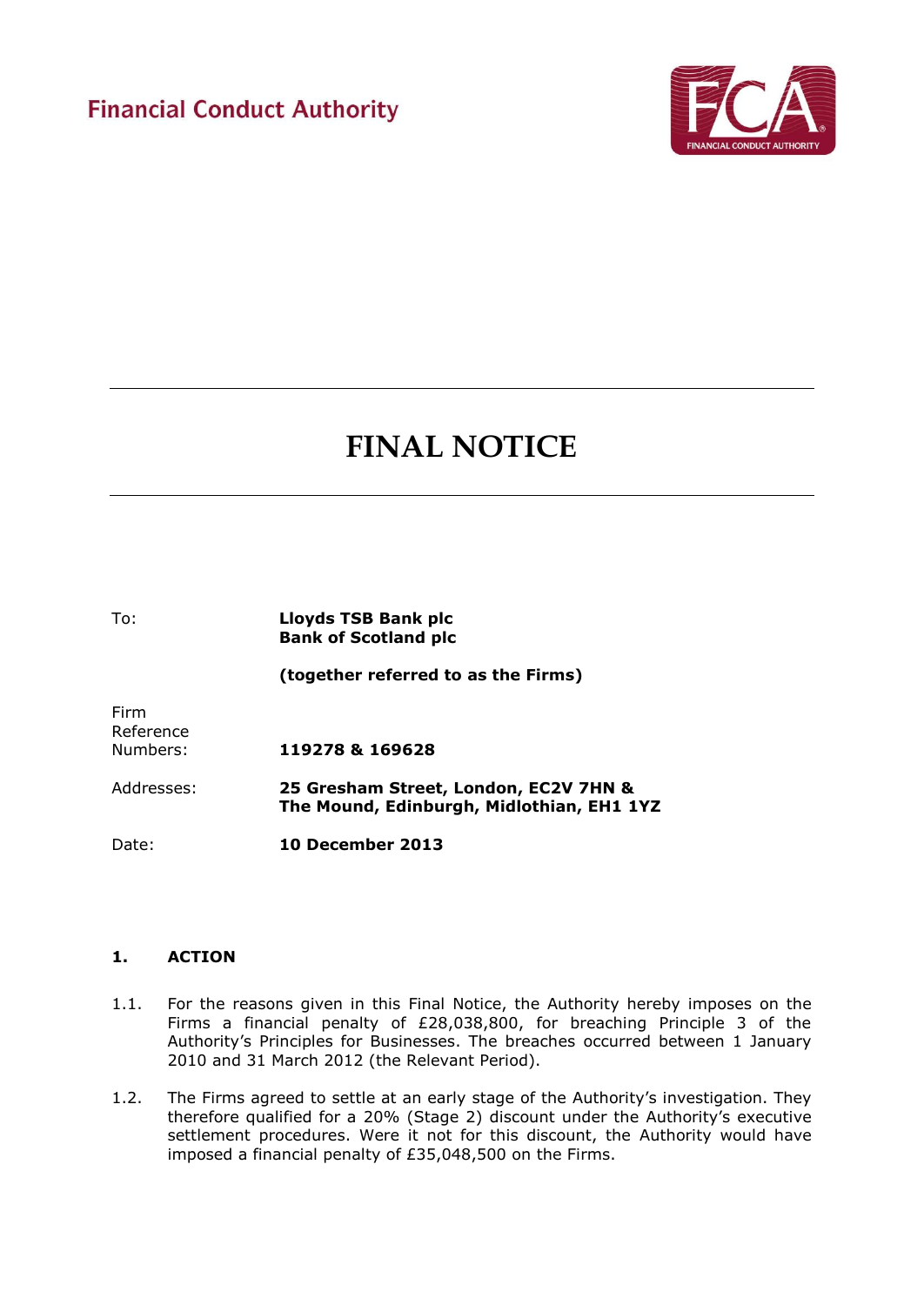# **2. SUMMARY OF REASONS**

- 2.1. The Authority imposes this penalty on the Firms due to serious failings in the systems and controls governing the financial incentives that they gave to sales staff in LTSB, Halifax and BOS branches. These staff sold protection and investment products to customers on an advised basis (advisers).
- 2.2. Remuneration schemes play an important role in setting the sales culture of a firm, influencing how and what staff sell to customers. They can create a culture of mis-selling and may undermine a firm's positive efforts to treat customers fairly in other areas. While the Authority recognises that firms may want to incentivise staff to sell particular products, firms must ensure that their systems and controls are sufficiently robust and sophisticated to mitigate effectively the risk of any adverse impact the incentives may have on staff behaviour. This should include appropriately focused risk-based monitoring.
- 2.3. During the Relevant Period, advisers' incentives at the Firms included a number of higher risk features, such as variable salaries, bonus thresholds which involved disproportionate rewards for marginal sales, and an advanced payment option that could lead to bonus deficits if sales targets were not met. As a result, advisers who met sales targets qualified for substantial salary rises and bonus payments, while advisers who did not faced salary reductions. There was also a significant bias towards sales of protection products, which was a strategic area of focus for the Firms. Advisers were able to access details of their performance against sales targets on a daily basis. There was, therefore, a significant risk that, if not adequately controlled, advisers would sell products to customers that they did not need or want in an attempt to reach salary and bonus incentive thresholds.
- 2.4. Although the Firms had various systems and controls in place to monitor the quality of sales made by advisers, they failed to take steps to ensure that these controls were appropriately focused on the specific higher risk features of advisers' incentives. In particular, the Firms relied on routine business monitoring that assessed sales deemed higher risk based on customer profiles, product features and/or a random sample of adviser sales. They failed to supplement this with appropriately risk-based monitoring that also focused on the risk profile of advisers.
- 2.5. Further, while advisers were required to meet certain competency standards to be eligible for salary rises and bonuses, this control was flawed as advisers could meet the required standards even where the Firms had identified issues with their sales. During the Relevant Period, 71% of LTSB advisers, 32% of Halifax advisers and 39% of BOS advisers received a monthly bonus on at least one occasion even though a high proportion of the sales reviewed had been found by the Firms to be unsuitable or potentially unsuitable. As a result of the low minimum numbers of files per adviser which were reviewed, this high proportion could result from only one file being found to be unsuitable or potentially unsuitable.
- 2.6. In addition, although advisers were supervised by local sales managers, the Firms failed to identify that there was a potential conflict of interest due to the fact that sales managers' bonuses were based on the performance of advisers in their teams.
- 2.7. Management information was also not sufficient to enable management to identify any patterns in advisers' sales activities that may have warranted closer monitoring.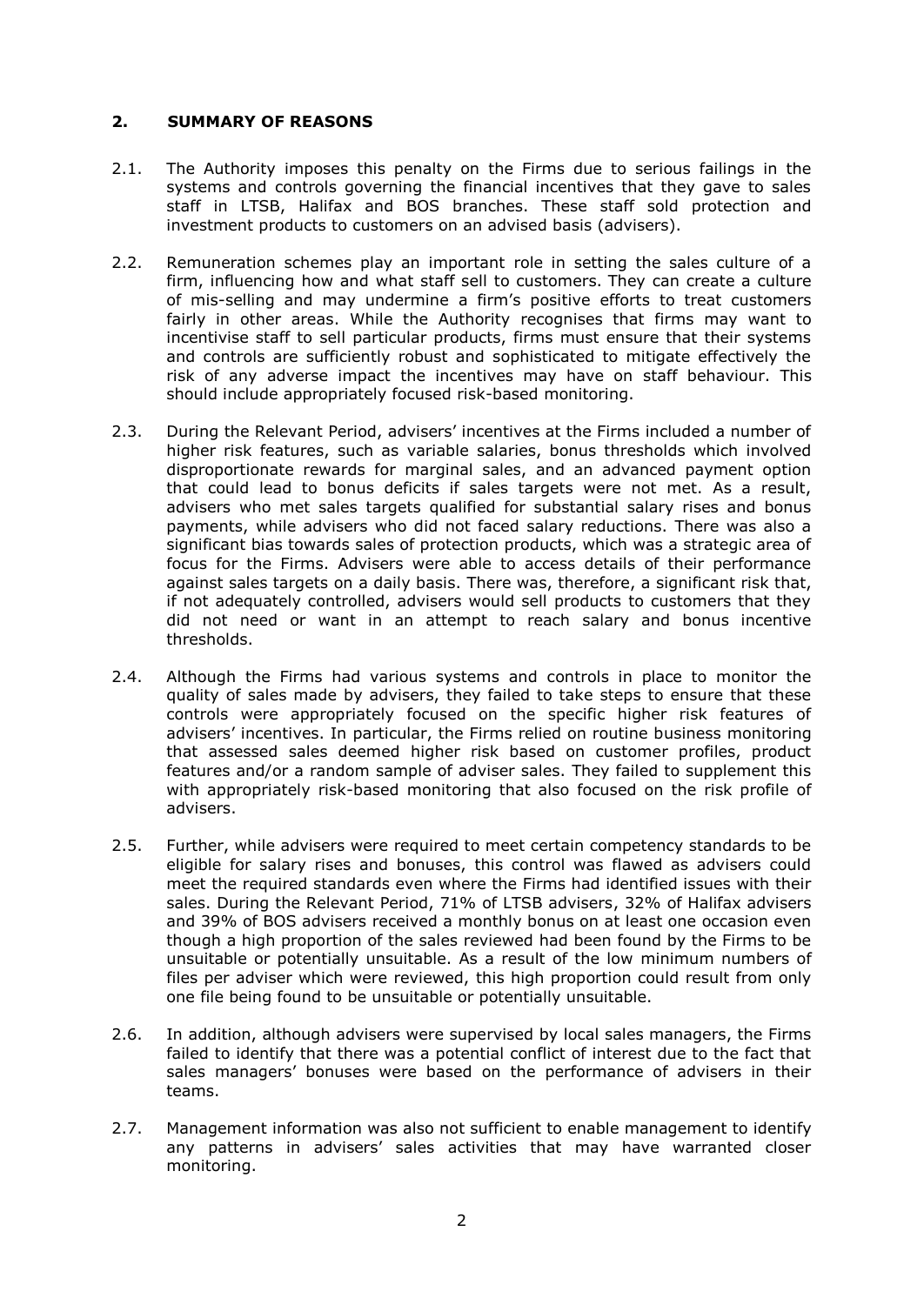- 2.8. The Firms' failure to manage and control adequately the risks to customers that arose from the financial incentives they gave advisers derived from serious deficiencies in their governance over this area. The root cause of these deficiencies was the collective failure of the Firms' senior management to identify sufficiently remuneration and incentives given to advisers as a key area of risk. This led to a failure to recognise that it was an area that required specific and robust oversight.
- 2.9. The FCA considers the Firms' failings to be particularly serious because:
	- (1) the Firms are leading providers of protection and investment products to retail customers in the UK. LTSB advisers sold over 630,000 products to over 399,000 customers during the Relevant Period. During the same period Halifax advisers sold over 380,000 products to over 239,000 customers and BOS advisers sold over 84,000 products to over 54,000 customers;
	- (2) the Firms failed to identify that key changes they made to advisers' incentives and related controls during the Relevant Period served to further increase the risk to customers. In particular, the Firms introduced the right to make automatic demotions (for Halifax and BOS advisers on 1 October 2010 and LTSB advisers on 1 January 2011 respectively) who did not meet their sales targets over a nine month period. LTSB previously had a different version of this incentive feature, which was removed in October 2004 following an internal review to meet Treating Customers Fairly requirements. This was also the subject of discussions with the Authority during 2002-4. While the version of automatic demotion introduced by the Firms during the Relevant Period was not as high risk as the previous version, the Firms failed to consider the reasons for the previous removal in doing this;
	- (3) the Authority has for many years been warning firms of the need to manage and control risks to customers arising from financial incentives given to sales staff, in particular in publications relating to the Authority's work on Treating Customers Fairly and payment protection insurance; and
	- (4) many of the Firms' failings were discovered in the course of the Authority's thematic review of risks to customers from financial incentives, final guidance in relation to which was published in January 2013: were it not for the Authority's intervention the breach would have continued for a longer period, exposing more customers to an increased risk of detriment.
- 2.10. The Firms are in the course of carrying out a review of sales conducted by higher risk advisers during the Relevant Period, and will provide redress to customers where appropriate. The Firms are currently reviewing the sales made by 420 advisers (approximately 12% of all advisers employed during the Relevant Period) who are considered to pose the highest risk. This review is still at an early stage. In the early results 54% of files reviewed have been graded as potentially unsuitable pending further investigation through customer contact, with a further 14% graded as process fails (the remaining 32% were graded as a pass based on the file). Based on the outcomes of attempted customer contact to date the current projection would be for 14% of files reviewed to be found to be unsuitable sales following customer contact.
- 2.11. Due to increases in the value of the stock market since the start of the Relevant Period, actual customer detriment from any unsuitable sales of investment products may be low. Given the volatility of the stock market this may change in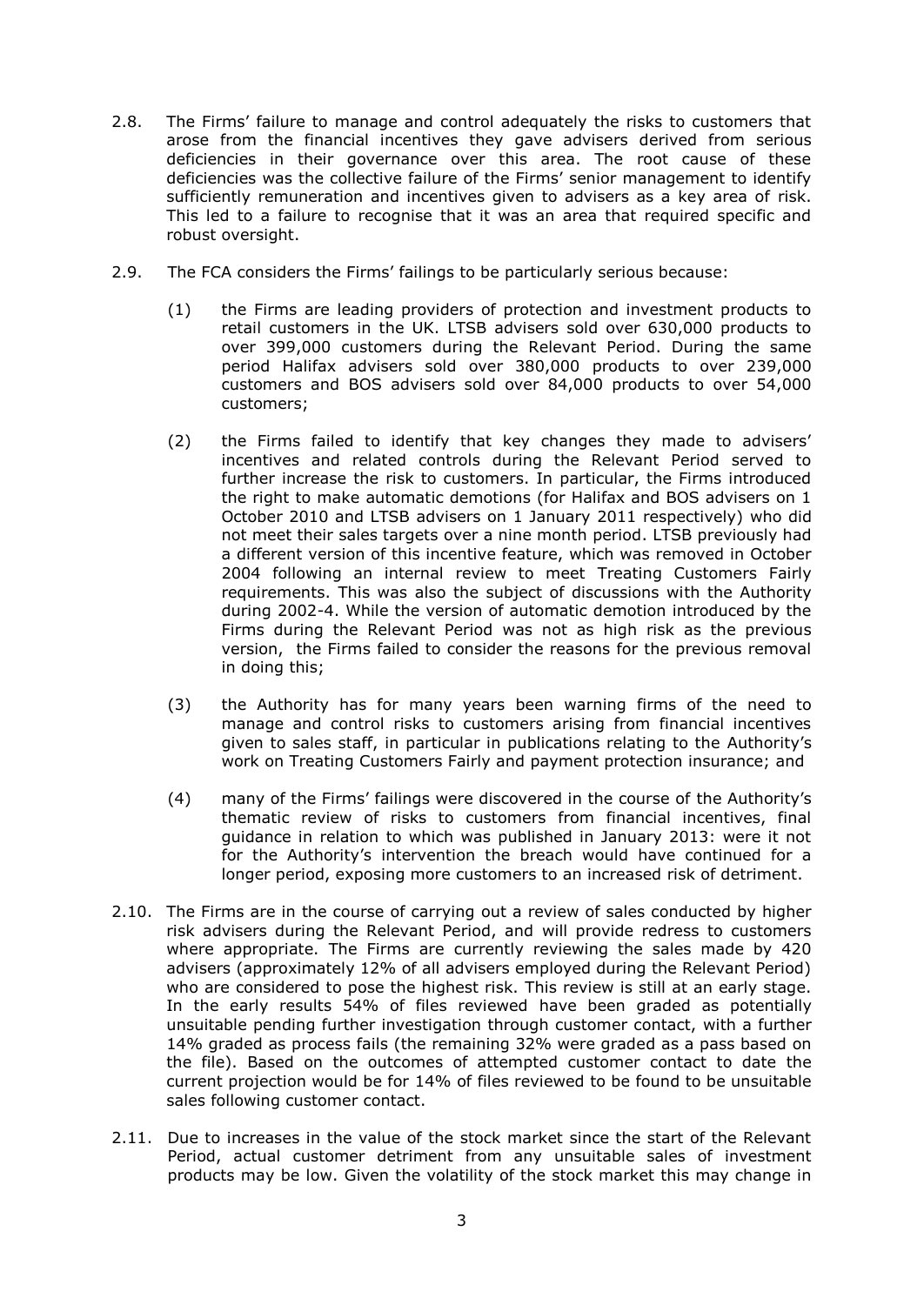the future. Moreover, this factor will not be relevant to the potential detriment from sales of protection products.

2.12. The Firms have co-operated with the Authority during its investigation. Following feedback from the Authority's thematic review, from October 2011 the Firms made substantial changes to their advisers' financial incentives and related controls to reduce the risk to customers, and now have in place a more robust governance and internal control framework specifically focused on mitigating any adverse impact on adviser behaviour.

# **3. DEFINITIONS**

- 3.1. The definitions below are used in this Final Notice:
	- (1) "the Act" means the Financial Services and Markets Act 2000;
	- (2) "the Authority" means the body corporate previously known as the Financial Services Authority and renamed on 1 April 2013 as the Financial Conduct Authority;
	- (3) "the Authority's Handbook" means the Authority's Handbook of rules and guidance;
	- (4) "Advice Fail" means the classification used by the Firms' verification teams for any sales where the advice to the customer was identified as being unsuitable (or potentially unsuitable pending further investigation via customer contact);
	- (5) "advisers" means front line sales staff in the LTSB, Halifax and BOS branch network, who sold protection and investment products to customers on an advised basis;
	- (6) "bancassurance" means the selling of insurance and banking products through the same channel, most commonly through bank branches selling insurance;
	- (7) "BOS" means Bank of Scotland plc's Bank of Scotland brand;
	- (8) "DEPP" means the Authority's Decision Procedure and Penalties Manual which is part of the Authority's Handbook;
	- (9) "the Firms" means Lloyds TSB Bank plc and Bank of Scotland plc;
	- (10) "the FCA" means the Financial Conduct Authority;
	- (11) "the Group" means Lloyds Banking Group plc;
	- (12) "GIA" means Group Internal Audit;
	- (13) "Halifax" means Bank of Scotland plc's Halifax brand;
	- (14) "the incentive schemes" means the financial incentive schemes in place for LTSB, Halifax and BOS advisers during the Relevant Period;
	- (15) "ISAs" means Individual Savings Accounts;
	- (16) "KPIs" means key performance indicators;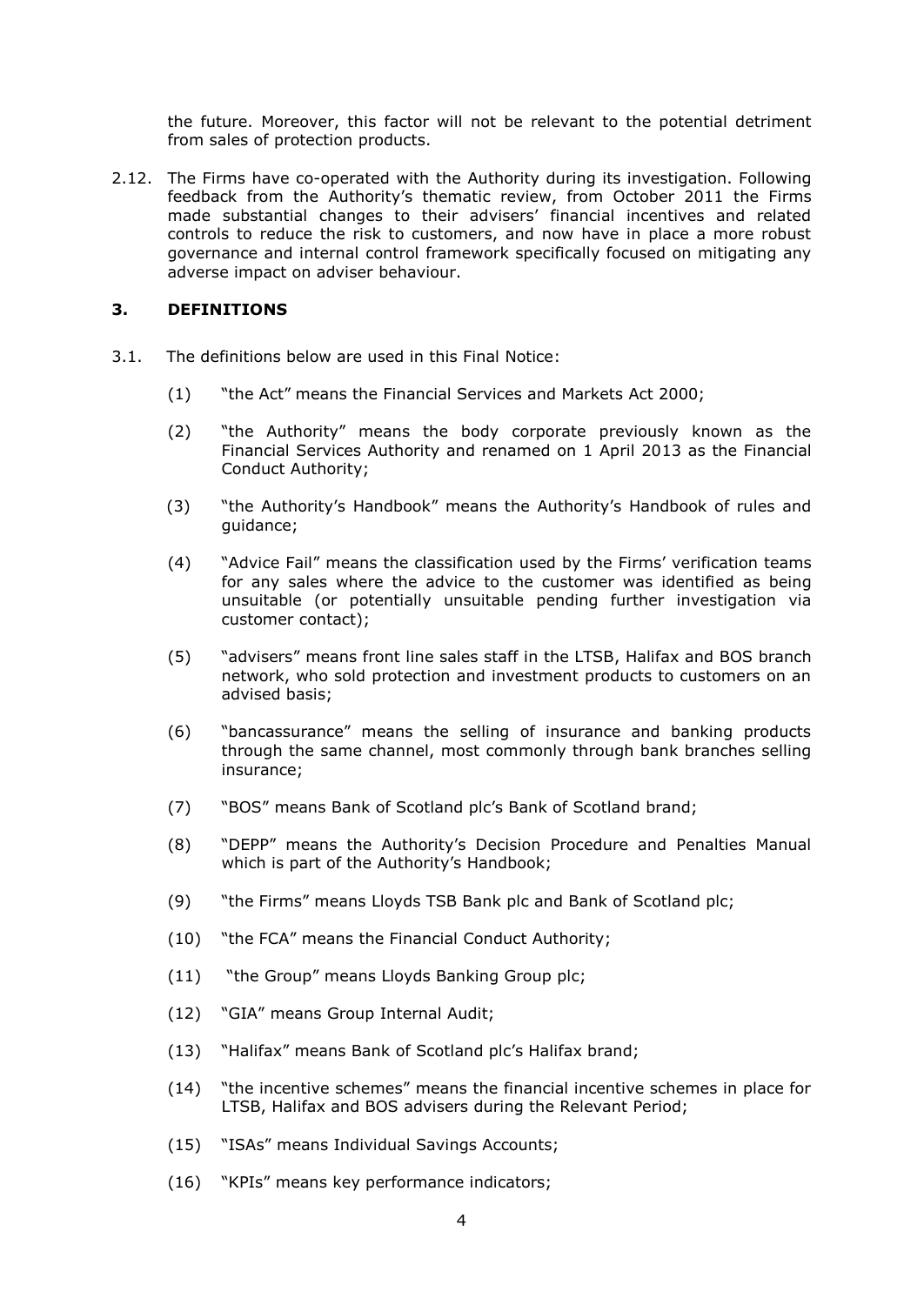- (17) "LTSB" means the Lloyds TSB brand used by Lloyds TSB Bank plc;
- (18) "MI" means management information;
- (19) "OEICs" means Open Ended Investment Companies;
- (20) "Process Fail" means the classification used by the Firms' verification team for sales where the advice to the customer was identified as being suitable but the documentation on the sales file did not provide a complete record;
- (21) "the Relevant Period" means 1 January 2010 to 31 March 2012;
- (22) "risk gateway" means the performance rating system that the Firms used to assess whether advisers met certain competency standards, and that advisers had to pass to be eligible for salary rises and bonuses; and
- (23) "Tribunal" means the Upper Tribunal (Tax and Chancery Chamber).

# **4. FACTS AND MATTERS**

# **Background**

# *The Firms*

- 4.1. The Firms are wholly owned subsidiaries of Lloyds Banking Group plc (the Group), which was formed following the merger of Lloyds TSB Bank plc with HBOS plc in January 2009. The Firms provide a wide range of banking and financial services and have been authorised by the Authority since 1 December 2001.
- 4.2. Since September 2007, HBOS plc's Halifax and BOS businesses both operated under Bank of Scotland plc's Authority authorisation and banking licence. Following the merger, the Group continued to operate its Halifax and BOS bancassurance businesses under this arrangement. However, its LTSB, Halifax and BOS businesses were governed together within the Group's Retail division.

# *LTSB, Halifax and BOS bancassurance*

- 4.3. Bancassurance is a term used to refer to the selling of insurance and banking products through the same channel, most commonly through bank branches selling insurance.
- 4.4. During the Relevant Period, the Firms' LTSB, Halifax and BOS branch networks were leading providers of bancassurance financial products to retail customers in the UK. LTSB had over 1,700 branches, Halifax had over 650 branches and BOS had over 290 branches. On average there were 1,900 advisers working across the branches during the Relevant Period. Advisers were supervised by local sales managers and regional risk consultants.
- 4.5. Advisers offered long-term savings, protection and investment products to customers. The Firms' protection product range included critical illness, life cover, expenses on death cover and income protection for customers. Their investment product range included Personal Investment Plans, Individual Savings Accounts (ISAs) and Open Ended Investment Companies (OEICs) sold on a single premium basis, and ISAs and OEICs sold on a regular premium basis. During the Relevant Period LTSB customers invested approximately £1.2 billion and paid approximately  $E71$  million in protection premiums. During the same period Halifax customers invested approximately £888 million and paid approximately £38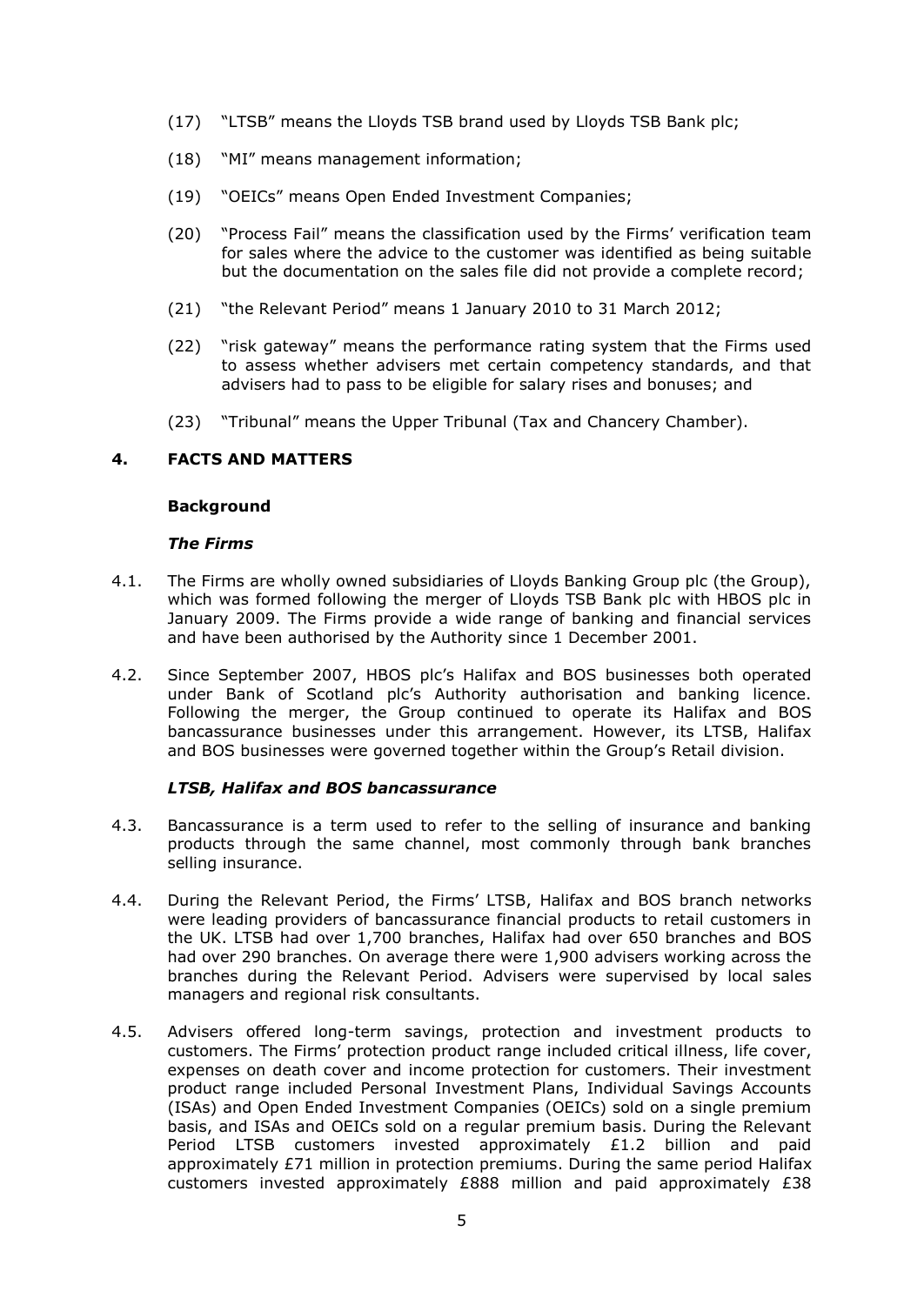million in protection premiums and BOS customers invested approximately £170 million and paid approximately £9 million in protection premiums. During the Relevant Period, the Firms earned average commission of £600 for every protection policy sold which was ten times the average £60 in commission earned for every regular premium investment plan sold. It was also twice the average commission earned on sales of lump sum OEICS and ISAs (£260). The only product which earned more commission for the Firms were lump sum investment bonds which earned an average commission of £1,300.

# *Sales strategy*

- 4.6. From 2010, the Group had a target for its combined retail bancassurance business to approximately double its customer base by 2015. In seeking to meet this growth target the Group's strategy was to focus on sales of protection products over investment products. There were a number of reasons for this strategic focus on protection:
	- (1) the Group wanted to increase the profitability of its bancassurance business, and protection products were more profitable;
	- (2) the Group's analysis showed that there was a 'protection gap' in the UK market and wanted to meet the protection needs of customers;
	- (3) the financial crisis had resulted in a fall in customer demand for investment products; and
	- (4) the Group had reduced its appetite for sale of investment products, which it saw as higher risk from a regulatory perspective, including anticipated regulatory developments.
- 4.7. During the Relevant Period, as a result of the various factors described in paragraph 4.6 above, LTSB's sales of protection products increased by 65% while its sales of investment products decreased by 54%. During the same period Halifax's sales of protection products increased by 94% while its sales of investment products decreased by 68% and BOS's sales of protection products increased by 67% while its sales of investment products decreased by 67%.

# **Financial incentive schemes**

- 4.8. From 2010, the Group sought to harmonise incentives for staff within its LTSB, Halifax and BOS branch networks. This was an ongoing process. However, there remained substantive differences between the incentives provided to advisers in each business (and related controls) throughout the Relevant Period.
- 4.9. The financial incentive schemes in place for LTSB, Halifax and BOS advisers during the Relevant Period (the incentive schemes) were introduced on 1 January 2010 and included a number of higher risk features that needed to be closely controlled. They were designed to encourage advisers to maximise their sales volumes in line with the Group's strategy. The Firms again made changes to their incentive schemes on 1 October 2010 and 1 January 2011 that further increased the risks involved.

# *Sales targets and points*

4.10. A sales plan for the Group's Retail division, agreed on a quarterly basis, set sales targets for each product sold by the Group's bancassurance businesses. This resulted from a process involving a series of meetings attended by key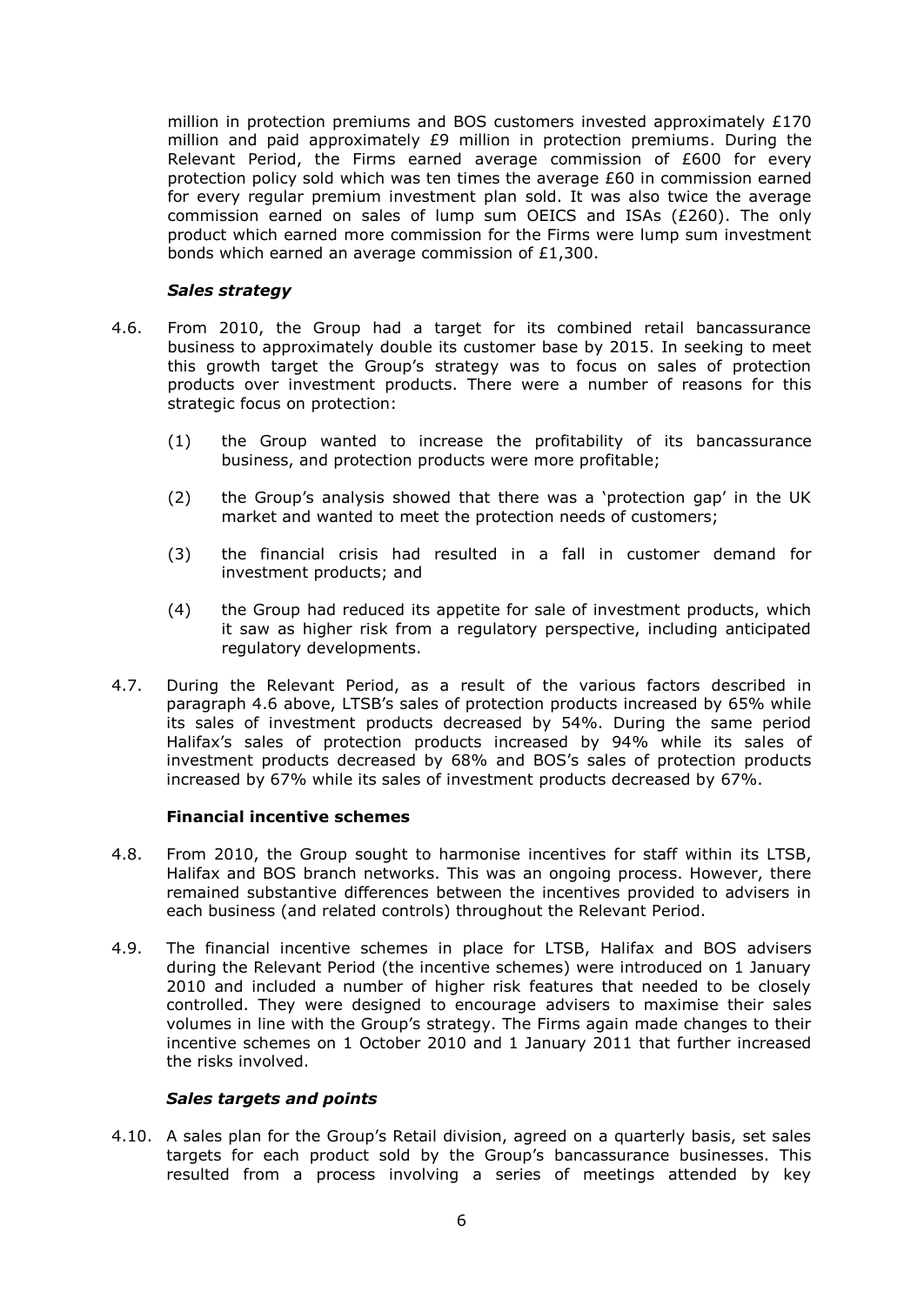stakeholders within the Group, in particular from the bancassurance business and the Retail Finance department. Retail Finance had overall responsibility for the process, including reviewing and challenging the sales plan and approving the final sales targets. This was subject to supervision and approval by senior management and relevant committees.

4.11. Once the overall quarterly product sales targets were agreed, separate sales targets were set for each of the Group's LTSB, Halifax and BOS branch networks. For the purposes of setting individual advisers' financial incentives, each business was responsible for converting its sales targets into sales points that its advisers would accrue for each product sold. The sales points were then cascaded into individual monthly sales point targets that advisers were required to meet in order to qualify for salary increases and bonuses.

# *Key incentives*

- 4.12. The incentive schemes incentivised advisers through:
	- (1) variable base salaries; and
	- (2) individual and team bonuses.
- 4.13. In addition, advisers were sometimes incentivised by way of one-off payments or prizes.
- 4.14. The Firms' information systems allowed advisers to see on a daily basis the number of sales that they had made and on at least a weekly basis their performance against their sales point targets. Advisers were also provided with information that enabled them to calculate their potential bonuses. As a result, advisers could adjust their approach to sales, including by focusing on certain customers or products, in order to meet their targets.
- 4.15. There were a number of higher risk features in the incentive schemes, as described below. There was, therefore, a significant risk that advisers would be improperly motivated by their own personal financial circumstances and goals to sell products to customers to achieve a salary increase, avoid a salary decrease, or secure a bonus before the end of the relevant month/quarter. As a result, it was essential that the Firms' systems and controls were sufficiently robust and sophisticated to mitigate this risk effectively.

# *Higher risk features*

*Variable basic salaries*

LTSB

- 4.16. LTSB advisers had variable basic salaries which were directly linked to their performance against sales point targets. They were placed in six tiers, with sales point targets and annual basic salaries increasing with each higher tier ranging from £18,200 to £72,600. The majority of advisers were in tiers 3 or 4 with base salaries of £33,706 and £46,671.
- 4.17. Throughout the Relevant Period, an LTSB adviser who reached the sales point target of a higher tier over three consecutive quarters would automatically qualify for a promotion to that tier and receive a salary rise, subject to passing a risk gateway (see below). For a middle tier LTSB adviser, this meant that they needed to achieve 138% of their existing sales point target to qualify for a promotion and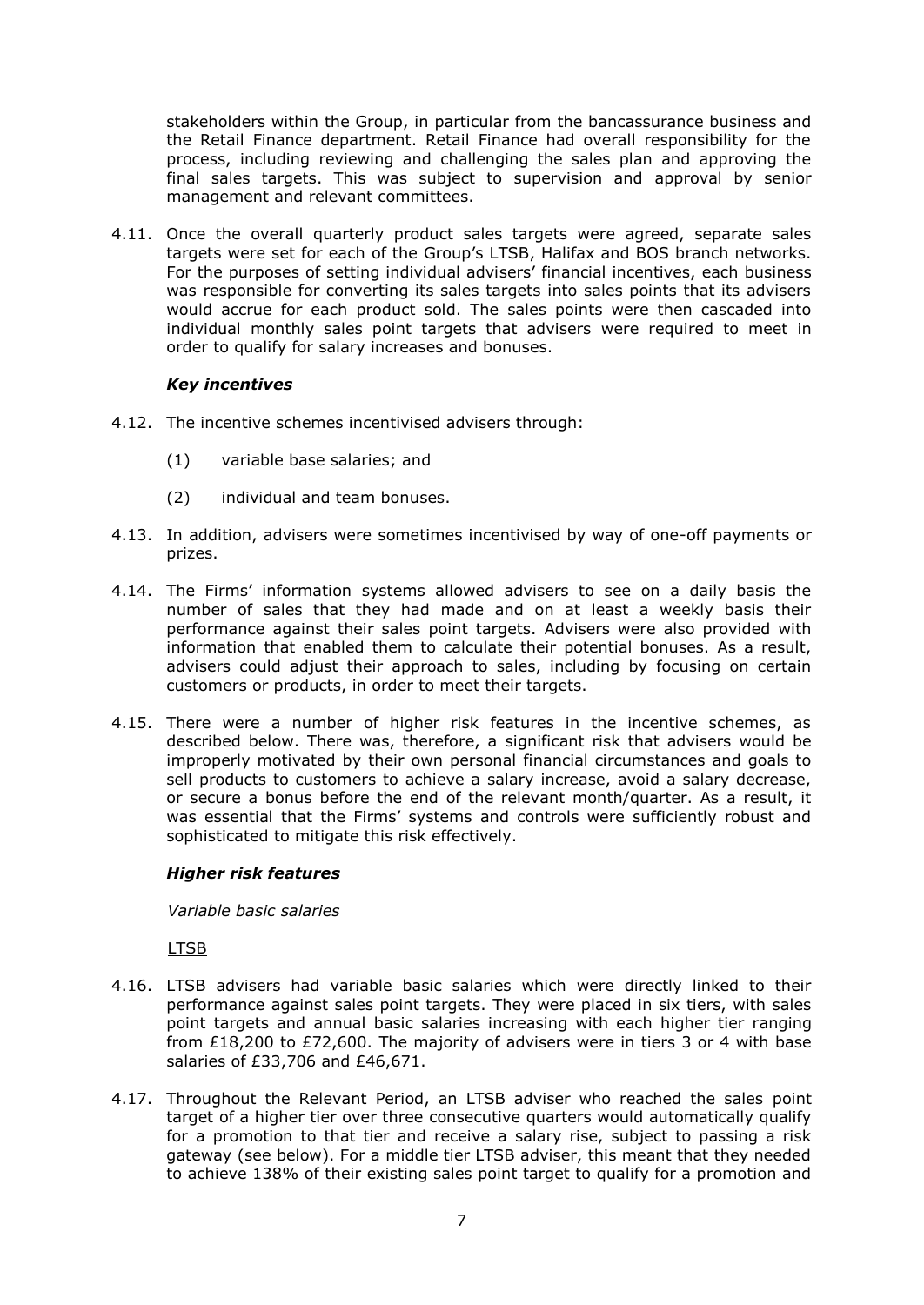salary rise. From 1 January 2011, where an LTSB adviser consistently failed over a period of nine months to meet 90% of the target for their existing tier, LTSB would have the right to automatically demote them and reduce their salary. During that period the underperforming LTSB adviser would receive personal coaching and support through a performance development plan aimed at improving performance and increasing their sales levels. As with promotions, LTSB advisers could be demoted by more than one tier at a time.

- 4.18. If LTSB advisers were demoted, they would stay on reduced basic salaries for a minimum of nine months. The drop in salary for a middle tier LTSB adviser caused by a one tier demotion would have been from £33,706 to £25,927 (a 23% base salary reduction), although advisers in lower tiers had lower sales targets to obtain bonuses. If the same LTSB adviser was demoted two tiers their base salary could have fallen to £18,189 (a 46% reduction). LTSB advisers who were close to dropping a salary tier may have felt under pressure to increase their sales volumes. The risks to customers posed by LTSB advisers who were close to dropping a tier were therefore particularly acute.
- 4.19. In 2011, 139 LTSB advisers (approximately 14%) were demoted by one tier and four advisers were demoted two tiers. In the same time period 94 LTSB advisers (approximately 10%) were promoted by one tier with a further 11 being promoted two or three levels.

#### Halifax and BOS

- 4.20. Halifax and BOS advisers had variable basic salaries which were directly linked to their performance against sales point targets. They were in tiers, with sales point targets and basic salaries increasing with each higher tier.
- 4.21. Throughout the Relevant Period, Halifax and BOS advisers who reached the sales point target of a higher tier could qualify for a promotion to that tier and receive a salary rise, subject to passing a risk gateway (see below). For example, a middle tier Halifax or BOS adviser in the period after 1 October 2010 needed to achieve 133% of their existing sales point target to qualify for a promotion and salary rise. Where Halifax or BOS advisers consistently failed over a period of nine months to meet 90% of the sales point target for their existing tier the Firms would have the right to demote them and reduce their salary. During that period underperforming Halifax and BOS advisers would receive personal coaching and support through a performance development plan aimed at improving performance and increasing their sales levels. Halifax and BOS advisers could (as with promotions) be demoted by more than one tier at a time.
- 4.22. At the start of the Relevant Period, Halifax and BOS advisers were in five tiers that entitled them to basic annual salaries ranging from  $£21,600$  to  $£45,500$ . In order to achieve promotion, as well as consistently meeting sales point targets, Halifax and BOS advisers needed to satisfy certain qualification and experience requirements for the higher tier and have the support of their managers. The demotion of low performing Halifax and BOS advisers was subject to the outcome of a performance assessment. Halifax and BOS advisers could opt to move up a tier twice a year.
- 4.23. From 1 October 2010, a new tiered salary structure for Halifax and BOS advisers was introduced which aligned the Halifax and BOS structure more closely to the LTSB structure. Under the new structure, Halifax and BOS advisers were placed in six tiers that entitled them to basic annual salaries ranging from £22,000 to £73,000. The new structure made it possible for Halifax and BOS advisers to automatically move up and down salary tiers on meeting sales point targets. They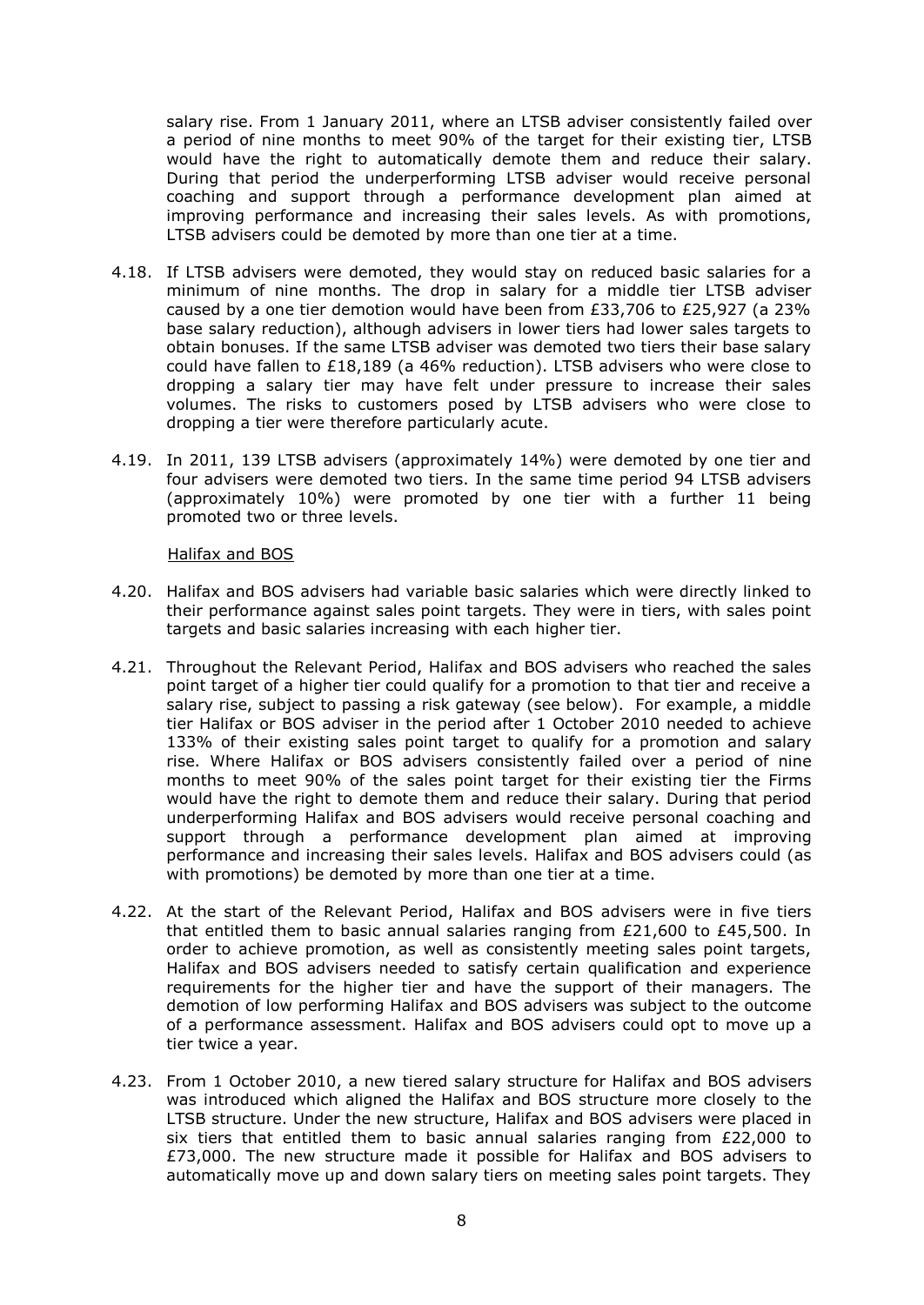could again be promoted or demoted by more than one tier at a time. This new structure therefore increased the incentive for Halifax and BOS advisers to maximise their sales to influence their salary levels.

- 4.24. If Halifax and BOS advisers were demoted, they would stay on reduced basic salaries for a minimum of nine months. The drop in salary for a middle tier Halifax or BOS adviser caused by a one tier demotion would have been from £34,000 to £26,000 (a 23% reduction), although advisers in lower tiers had lower sales targets to obtain bonuses. If the same Halifax or BOS adviser was demoted two tiers their base salary could fall to £22,000 (a 35% reduction). As with LTSB advisers, Halifax and BOS advisers who were close to dropping a salary tier may have felt under pressure to increase their sales volumes to maintain their income. The risks to customers posed by Halifax and BOS advisers who were close to dropping a tier were therefore particularly acute.
- 4.25. In 2011, 112 Halifax advisers (approximately 14%) were demoted by one tier with a further 33 being demoted two or three tiers. In the same time period 12 Halifax advisers (approximately 1%) were promoted one tier and none were promoted more than one tier. In 2011, 20 BOS advisers (approximately 9%) were demoted by one tier with one further adviser being demoted by two tiers. In the same period 14 BOS advisers (approximately 6%) were promoted one tier and 4 were promoted more than one tier.

## *Bonus thresholds*

LTSB

- 4.26. LTSB advisers were given an individual bonus, an additional bonus and a team bonus if they achieved 100% of their sales point targets over a rolling three month period, subject to passing a risk gateway and meeting any relevant additional criteria (see further below). This was referred to in guidance provided to them about their incentives as a 'champagne bonus'.
- 4.27. This threshold created a disproportionate reward for, and higher risk around, the marginal sale that took LTSB advisers over the threshold. For example, the sale that took LTSB advisers in the top four salary tiers over the threshold would result in a bonus of 15% of their monthly basic salary from the individual bonus and could result in a further 20% from the additional bonus, which for a middle tier LTSB adviser would be £980 (gross). This sale could, therefore, result in this LTSB adviser receiving a bonus equivalent to a minimum of 35% of their base salary for the month.
- 4.28. For those LTSB advisers in the lowest two salary tiers, the individual bonus was equivalent to 5% of their basic salary while, as explained above, for those in the highest four salary tiers it was equivalent to 15% of their base salary. The individual bonus was paid on a monthly basis, two months in arrears from the end of the rolling three month period. For example, LTSB advisers would be set sales point targets for each of April, May and June. If they achieved 100% of the total sales point target for the three months by the end of June they would be able to qualify for an individual bonus paid in August.
- 4.29. For example, for a middle tier LTSB adviser with a gross monthly salary of £2,808, 15% of salary would be earned as a bonus when the LTSB adviser reached their sales point target and then the bonus would be 1% for every 1% sold over this target. The practical effect of this would be: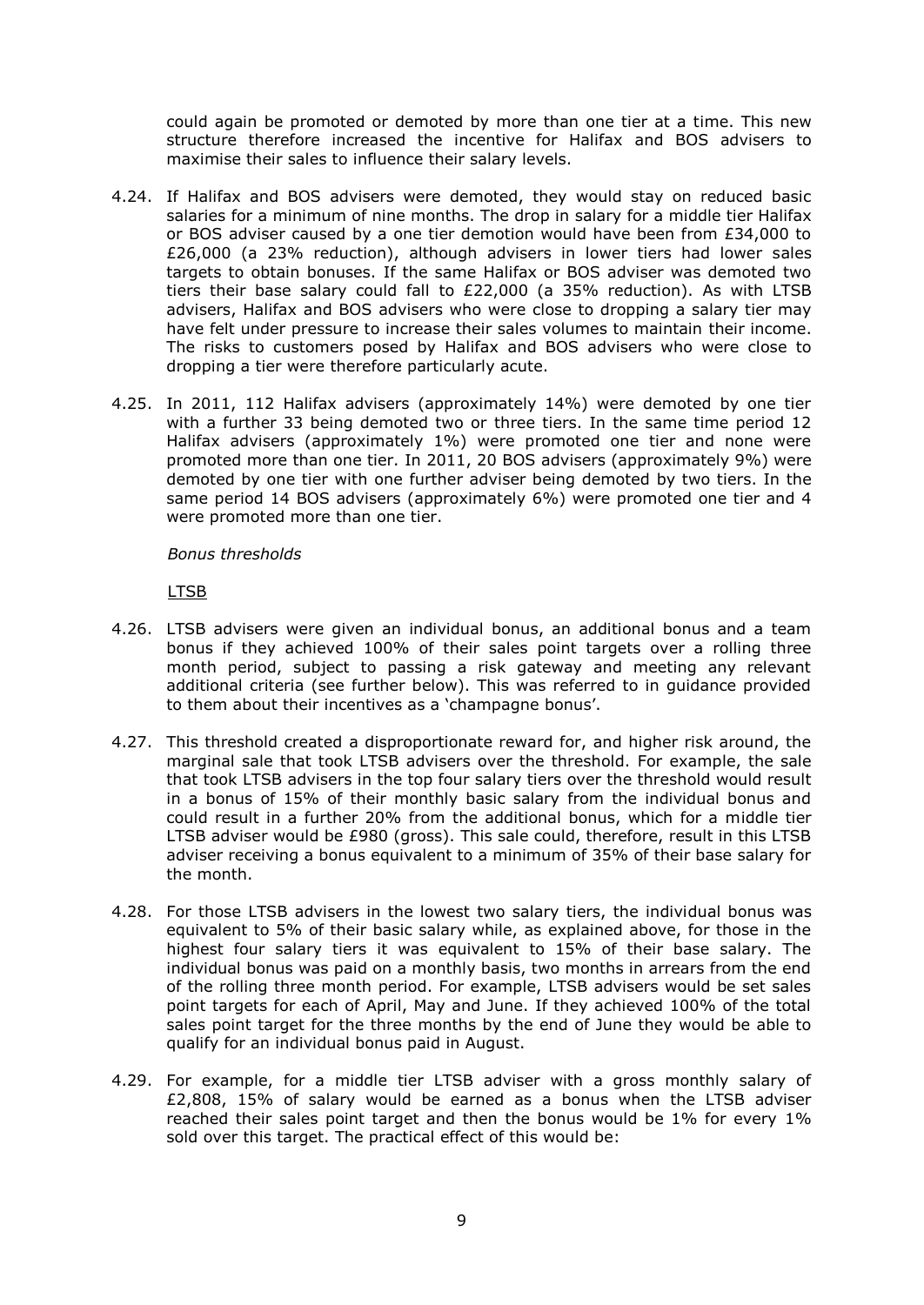- (1) if the LTSB adviser reached 99% of their sales point target they would receive no bonus;
- (2) if the LTSB adviser reached 100% of their sales point target they would receive £420 (gross) for the month (being 15% of their monthly salary);
- (3) if the LTSB adviser reached 102% of their sales point target they would receive £477 (gross) for the month (being 17% of their monthly salary); and
- (4) on achieving 138% of their sales point target, which would also be the level at which the LTSB adviser could move up a tier, the bonus would be £1,488 (gross) for the month (being 53% of their monthly salary).



#### **Figure 1: Bonus progression for an LTSB middle tier adviser**

- 4.30. Much larger bonuses could, however, be earned. The largest individual bonus for a middle tier LTSB adviser during the Relevant Period was 227% of the LTSB adviser's salary or £6,389 (gross) per month. On average over the Relevant Period, around half of the LTSB advisers earned a bonus, and the average bonus, for those who received bonuses, was around £1,150.
- 4.31. The additional bonus was also based on sales points and was paid on a quarterly basis and was equivalent to 20% of LTSB advisers' basic salaries. To qualify LTSB advisers had to fulfil requirements in addition to reaching the 100% threshold which included achieving product mix minimum targets. The product mix minimum targets set LTSB advisers minimum targets for sales of protection products and sales of investment products (described further below). During the Relevant Period, 12% of LTSB advisers on average received the additional bonus each quarter, which was around £1,810.
- 4.32. The team bonus was awarded on a quarterly basis. It was based on the performance of an LTSB adviser's whole branch. If the branch qualified for the team bonus, advisers were paid £25 for each full percentage point achieved above the branch's sales targets. This amount could be increased or decreased by up to 25% based on a customer experience assessment, which involved contacting a sample of customers.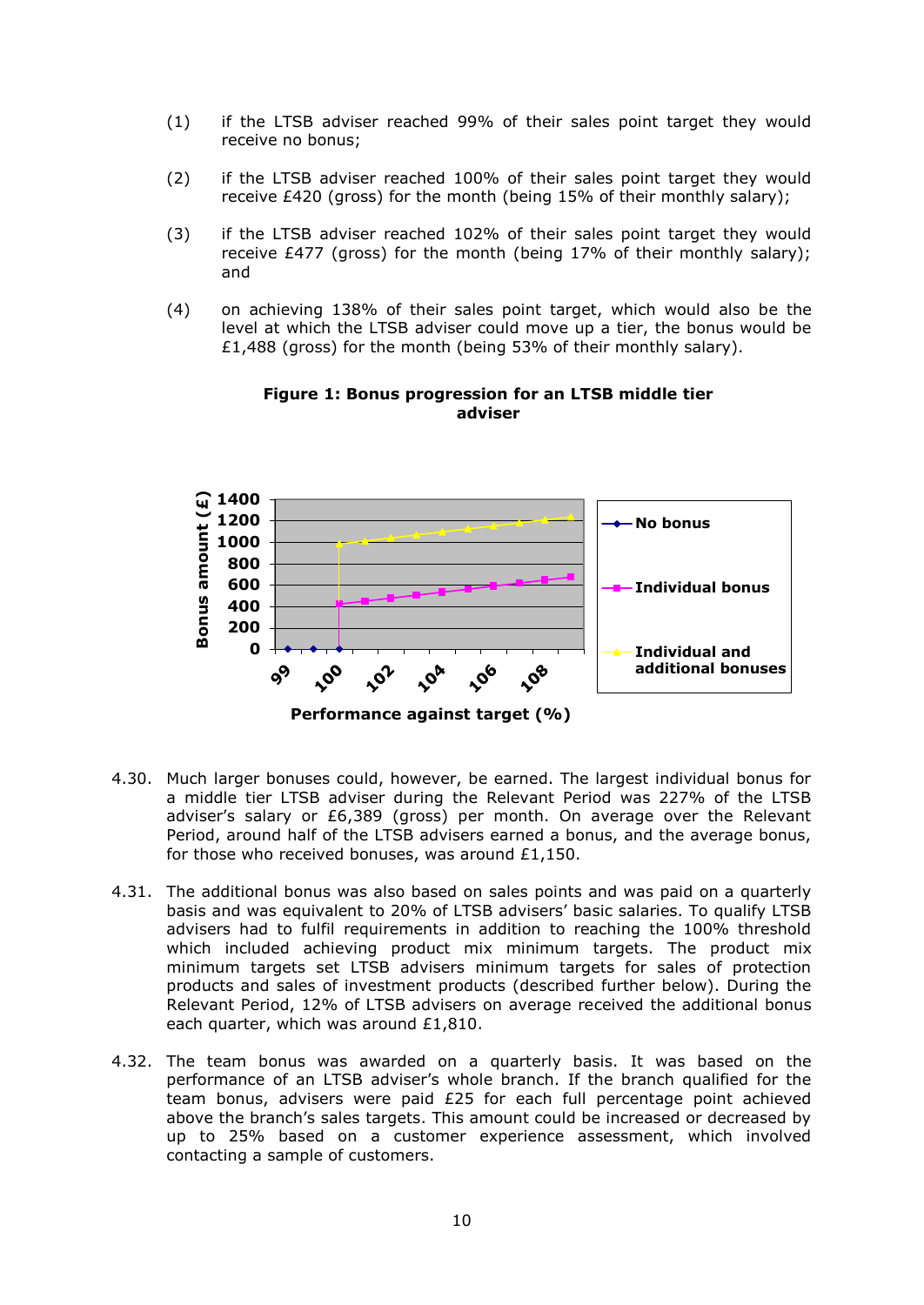#### Halifax and BOS

- 4.33. Throughout the Relevant Period, Halifax and BOS advisers had specific monthly bonus point targets that they had to reach to qualify for individual bonuses each quarter. They received one bonus point for every sales point they earned, and could also earn small fractions of bonus points for other reasons, such as referrals leading to customers opening new deposit savings accounts.
- 4.34. To be able to qualify for individual bonuses, Halifax and BOS advisers had to pass a risk gateway (see below) and exceed a threshold of 95% of a rolling three month bonus point target by the end of the quarter. During 2010, Halifax and BOS advisers' bonuses were calculated by multiplying the number of bonus points they earned by a fixed rate, which increased with each salary tier, and then converting this to £s. The fixed rate was highest for bonus points earned between 95% and 100% of the target. Once an adviser exceeded 100% of the target, a lower fixed rate applied.
- 4.35. For example, for a middle tier Halifax adviser with a monthly bonus point target of 44,622 and a gross monthly salary of  $£2,616$ , the number of bonus points earned by the adviser between 95% and 100% were multiplied by a fixed rate of 30.6%. The number of points that resulted from applying the multiplier then became the bonus in £s. A fixed rate of 13.62% was then applied to bonus points earned by the adviser above 100%. The practical effect of this would be:
	- (1) if the Halifax adviser reached 95% of their bonus point target they would receive no bonus;
	- (2) if the Halifax adviser reached 96% of their bonus point target they would receive £137 (gross) for the month. The extra  $1\%$  over the 95% target was equivalent to 446 points (1% of the total bonus point target for the month of 44,622). The adviser would earn a £ figure equating to 30.6% of the 446 points (resulting in a bonus of  $E137$  (gross)). This was equivalent to 5% of the adviser's monthly salary;
	- (3) if the Halifax adviser reached 100% of their bonus point target they would receive £683 (gross) for the month (being 30.6% of the 2,231 points earned over 95% of the monthly bonus point target) which was equivalent to 26% of their monthly salary;
	- (4) if the Halifax adviser reached 102% of their bonus point target they would receive £804 (gross) for the month (being 30.6% of 2,231, as above, plus 13.62% of the 892 points above 100% of the monthly bonus point target) which was equivalent to 31% of their monthly salary; and
	- (5) on achieving 109% of their bonus point target, which would also be the level at which the Halifax adviser could move up a tier (if the target was met in each of three consecutive quarters), the bonus would be  $£1,230$ (gross) for the month (being 30.6% of 2,231 points plus 13.62% of 4,016 points) which was equivalent to 47% of their monthly salary.
- 4.36. Whilst the bonus calculation for BOS advisers was the same as for Halifax advisers, BOS advisers had sales targets which were up to 10% lower than Halifax advisers as the BOS branches typically made less sales. BOS advisers typically had marginally smaller bonuses than Halifax advisers.
- 4.37. Much larger bonuses could be earned by both Halifax and BOS advisers than those set out in paragraph 4.35 (as illustrated by the following examples). The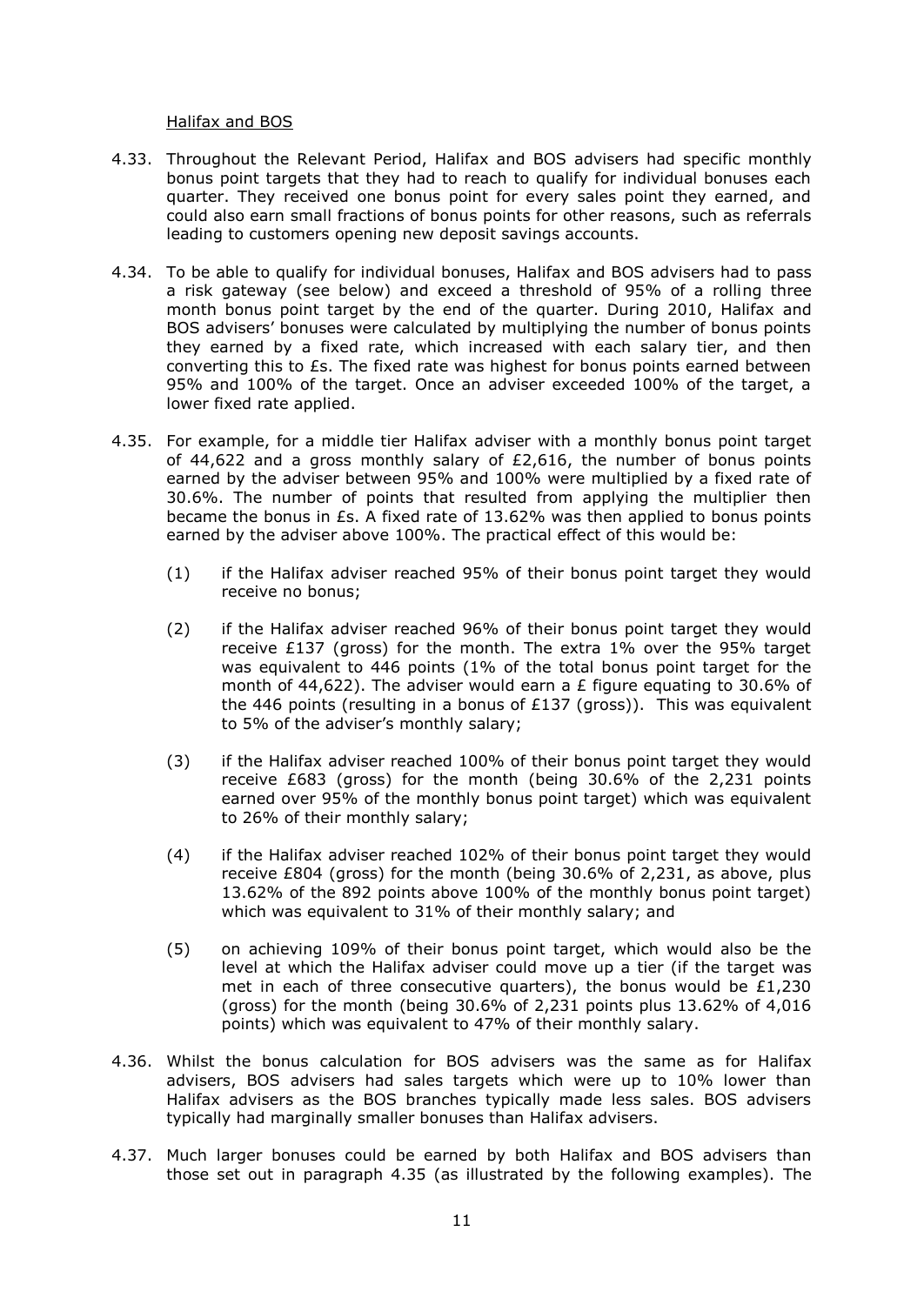largest individual bonus for a middle tier BOS adviser during this time was over 280% of the BOS adviser's salary or £7,523 (gross) per month. This middle tier adviser achieved this by earning 269,116 bonus points compared to the target of 116,351 i.e. 231% of target. The largest bonus for any Halifax adviser during this time was £30,485 (gross) over a quarter which was approximately £10,000 per month or 264% of the Halifax adviser's base salary. This adviser, who was in the highest tier, achieved this by earning 332,997 bonus points compared to the target of 168,780 i.e. 197% of target.

- 4.38. On average, between 1 January 2010 and 1 October 2010, around 37% of Halifax advisers and 47% of BOS advisers earned a bonus. The average bonus for Halifax advisers who received a bonus was around £5,500 (gross) for the quarter, equivalent to around  $£1,800$  (gross) per month, and the average bonus for BOS advisers who received a bonus, was around £5,300 (gross) for the quarter, equivalent to around £1,700 (gross) per month.
- 4.39. From 1 October 2010, for every additional 1% of their bonus point target that Halifax and BOS advisers achieved between 95% and 100%, the Halifax and BOS advisers could earn a bonus equivalent to a fixed percentage of base salary, which similarly increased with each tier.
- 4.40. For example, for a middle tier Halifax or BOS adviser in the first quarter of 2011 with a gross monthly salary of  $E2,833, 6%$  of base salary would be applied before the Halifax or BOS adviser reached their target and 1% thereafter. The practical effect of this would be:
	- (1) if the Halifax or BOS adviser reached 95% of their bonus point target they would receive no bonus;
	- (2) if the Halifax or BOS adviser reached 96% of their bonus point target they would receive £170 (gross) for the month (being 6% of their monthly salary);
	- (3) if the Halifax or BOS adviser reached 100% of their bonus point target they would receive £850 (gross) for the month (being 30% of their monthly salary);
	- (4) if the Halifax or BOS adviser reached 102% of their bonus point target they would receive £907 (gross) for the month (being 32% of their monthly salary); and
	- (5) if the Halifax or BOS adviser reached 133% of their bonus point target, which would also be the level at which the Halifax or BOS adviser could move up a tier, the bonus would be  $£1,785$  (gross) for the month (being 63% of their monthly salary).
- 4.41. Again, much larger bonuses could be earned (as illustrated by the following examples). The largest monthly bonus earned by a middle tier Halifax adviser during 2011 was £3,186 (gross), which was 110% of the Halifax adviser's salary of £2,904 per month. This middle tier adviser achieved this by earning 203,089 bonus points compared to the target of 113,007 i.e. 180% of target. The largest monthly bonus earned by any Halifax adviser during 2011 was £6,986 (gross), which was approximately 140% of the Halifax adviser's salary of  $£5,000$  per month. This adviser, who was in the fifth highest tier, achieved this by earning 220,608 bonus points compared to the target of 118,492 i.e. 186% of target. On average, after 1 October 2010, around 26% of Halifax advisers and 33% of BOS advisers earned a bonus. The average bonus, for those who received bonuses was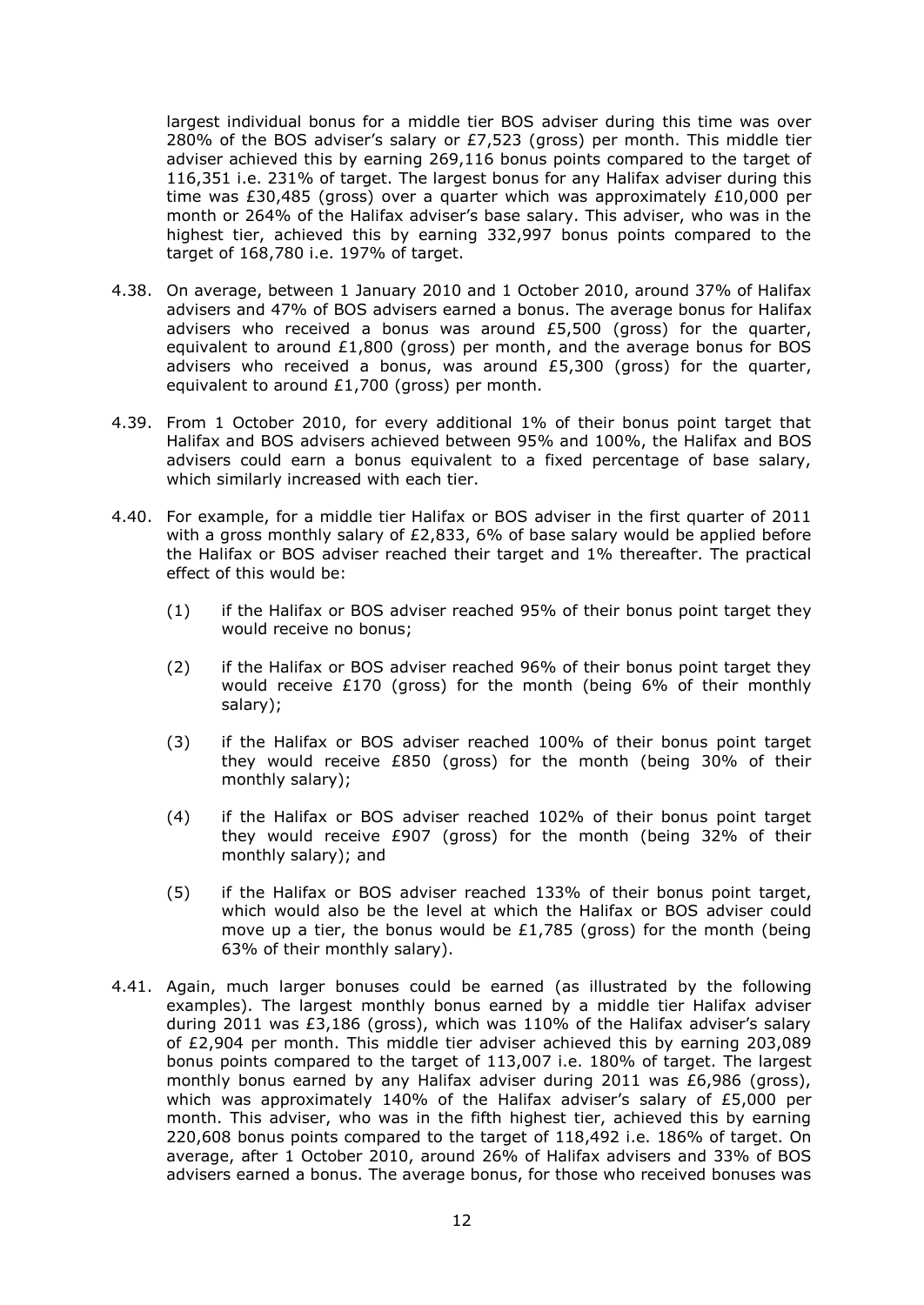around £1,500 (gross) per month for Halifax and  $E2,125$  (gross) per month for BOS.

- 4.42. From 1 September 2011, the Halifax and BOS bonus schemes were aligned with the LTSB scheme as described at paragraphs 4.26-32 above.
- 4.43. The higher rate bonus period between 95% and 100% of bonus point targets therefore allowed an accelerated amount of bonus to be earned. This was a higher risk feature of Halifax's and BOS's incentive scheme as it encouraged advisers to sell as many products as possible before the end of the month. This was because every sale that Halifax and BOS advisers made in this period would have been worth more than if the sale had been made at the start of the following month.



**Figure 2: Bonus accelerator for a Halifax middle tier adviser**

- 4.44. From 1 January 2012 to 31 March 2012 Halifax and BOS had an additional bonus for Halifax advisers and BOS advisers as part of the harmonisation of their incentive schemes to the LTSB incentive scheme. This is as described at paragraph 4.31 above.
- 4.45. Team bonuses included a similar accelerated bonus element and thresholds for sales between 95% and 100% of the team's target, enabling Halifax and BOS advisers in the team to earn additional fixed cash amounts per percentage point of target achieved within this range.

*Uncapped bonuses*

LTSB

4.46. As illustrated in paragraph 4.29 above, even after LTSB advisers had reached 100% of their sales point targets, they were incentivised to continue selling as many products as they could by the end of the month. LTSB advisers could earn a further either 1% or 1.25% of their base salary, depending on their tier, for every additional 1% of target that they reached above 100%. The risk associated with the uncapped nature of this bonus applied in particular to the highest selling LTSB advisers.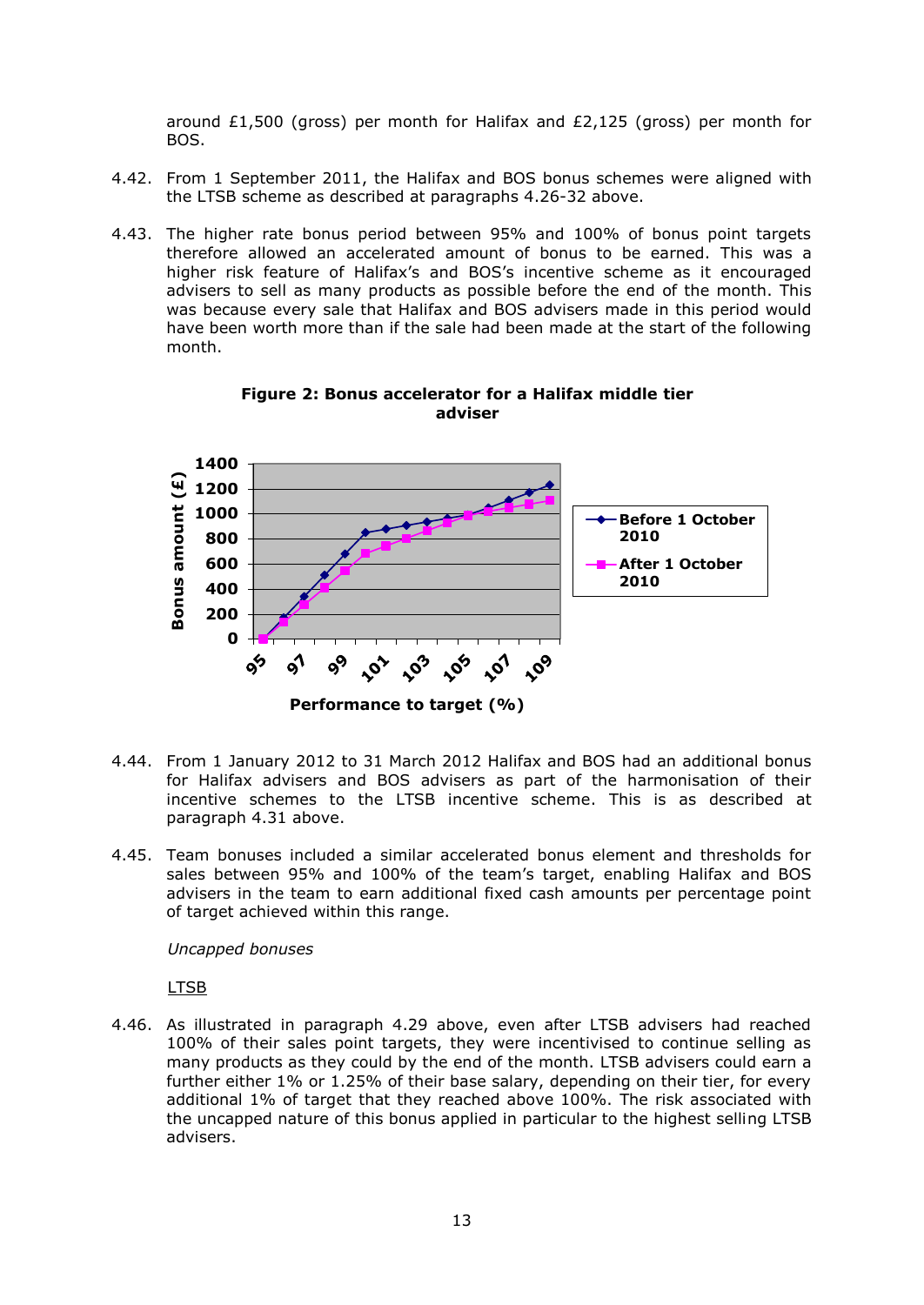4.47. On average during the Relevant Period LTSB advisers were earning individual sales bonuses that were 18% of their base salary.

## Halifax and BOS

- 4.48. Similarly, as illustrated in paragraphs 4.35 and 4.40 above, even after Halifax and BOS advisers had reached 100% of their bonus point targets, they were also incentivised to continue selling as many products as they could by the end of the month. The team bonuses that Halifax and BOS advisers could earn for sales once they had exceeded their targets were calculated in a similar way to their accelerated bonuses. While the relevant percentages of bonus points/basic salary involved were lower once Halifax and BOS advisers passed 100%, they were uncapped. The risk associated with the uncapped nature of this bonus applied in particular to the highest selling Halifax and BOS advisers.
- 4.49. On average during 2010, Halifax and BOS advisers were earning bonuses that were approximately 60% of their basic salary. Following the introduction of the new incentive scheme from October 2010, basic salary was increased, particularly in the higher tiers, and the proportion of bonus to salary across all Halifax and BOS advisers fell on average so that bonus accounted for over 30% of the average adviser's total pay each month.

# *Halifax's and BOS's monthly bonus payment option*

- 4.50. Another higher risk feature of Halifax's and BOS's incentive schemes was that Halifax and BOS advisers had the option to receive bonus payments in advance as soon as they achieved 100% of their monthly sales point targets. Halifax and BOS advisers who made use of this option could incur bonus deficits at the end of the quarter if they:
	- (1) failed to achieve their three month rolling bonus point targets;
	- (2) received monthly payments in advance that were greater than the actual bonuses they were entitled to; or
	- (3) failed the risk gateway.
- 4.51. If they incurred a bonus deficit in this way Halifax and BOS advisers would not receive further bonus payments until the deficit was cleared, with all future bonuses being used to this end. In 2010, up to 5% of Halifax advisers had bonus deficits at any one time. On average the bonus deficits were approximately 40% of the Halifax adviser's monthly salary in 2010, for a middle tier Halifax adviser that was equivalent to £1,046. In 2010, up to 1% of BOS advisers had bonus deficits at any one time. On average the bonus deficits were approximately 28% of the BOS adviser's monthly salary in 2010, for a middle tier BOS adviser that was equivalent to £732. There was therefore a risk that Halifax and BOS advisers who used this option would make unsuitable sales to customers to avoid running up bonus deficits or to pay them off.
- 4.52. The monthly payment option was not available to Halifax and BOS advisers after 31 December 2010. However, deficits could be carried forward into following years until they were cleared. Approximately 2% of Halifax advisers had bonus deficits that remained in place until at least the end of 2011.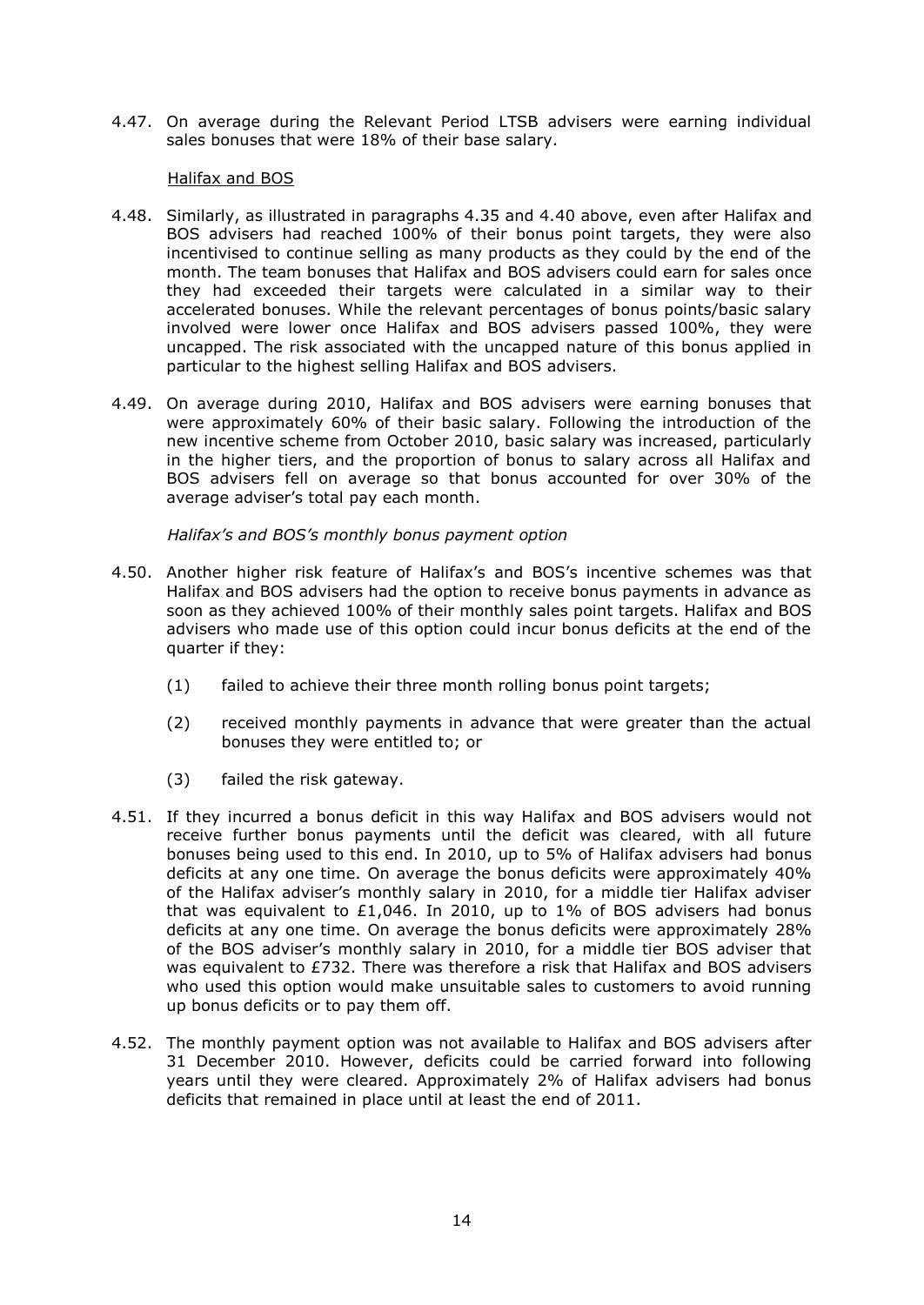*Link to amount of premium, type of premium and length of term*

LTSB

- 4.53. LTSB's incentive scheme enabled LTSB advisers to earn more sales points depending on a number of features of the policy sold:
	- (1) the sales points increased with the amount invested or the premium paid for protection. LTSB advisers who sold larger value policies could therefore increase their bonus;
	- (2) for investment products sales points were greater for regular premium products compared to lump sum investments;
	- (3) for protection products the amount of sales points earned increased with the term of the policy sold; and
	- (4) the sales points earned were different according to the type of life cover sold, with increasing life cover earning the largest number of sales points.
- 4.54. By way of illustration, the tables below set out the numbers of sales points an LTSB adviser would earn for selling:

| <b>Protection</b><br>product                    | Sales points per £1,000                                                             | <b>Total sales points</b>                                  |
|-------------------------------------------------|-------------------------------------------------------------------------------------|------------------------------------------------------------|
| Life cover $-$<br>decreasing regular<br>premium | 140 points per £1,000 of<br>annual premium multiplied by<br>each year of the term   | $(420 \div 1000) \times (140 \times$<br>$10) = 588$ points |
| Life cover - level<br>regular premium           | 150 points per £1,000 of<br>annual premium multiplied by<br>each year of the term   | $(420 \div 1000) \times (150 \times$<br>$10) = 630$ points |
| Life cover -<br>increasing regular<br>premium   | 160 points per $£1,000$ of<br>annual premium multiplied by<br>each year of the term | $(420 \div 1000) \times (160 \times$<br>$10) = 672$ points |

(1) an average regular premium protection product where the customer pays £420 per year for a term of 10 years;

- (2) an average regular premium investment where the customer pays  $£5,500$ per year; and
- (3) an average lump sum investment by the customer of  $£10,400$ .

| <b>Investment</b><br>product       | Sales points per £1,000                    | <b>Total sales points</b>                       |
|------------------------------------|--------------------------------------------|-------------------------------------------------|
| Investments $-$<br>regular premium | 125 points per £1,000 of<br>annual premium | $(5,500 \div 1000) \times 125 =$<br>688 points  |
| Investments $-$<br>single premium  | 34 points per £1,000 invested              | $(10,400 \div 1,000) \times 34 =$<br>354 points |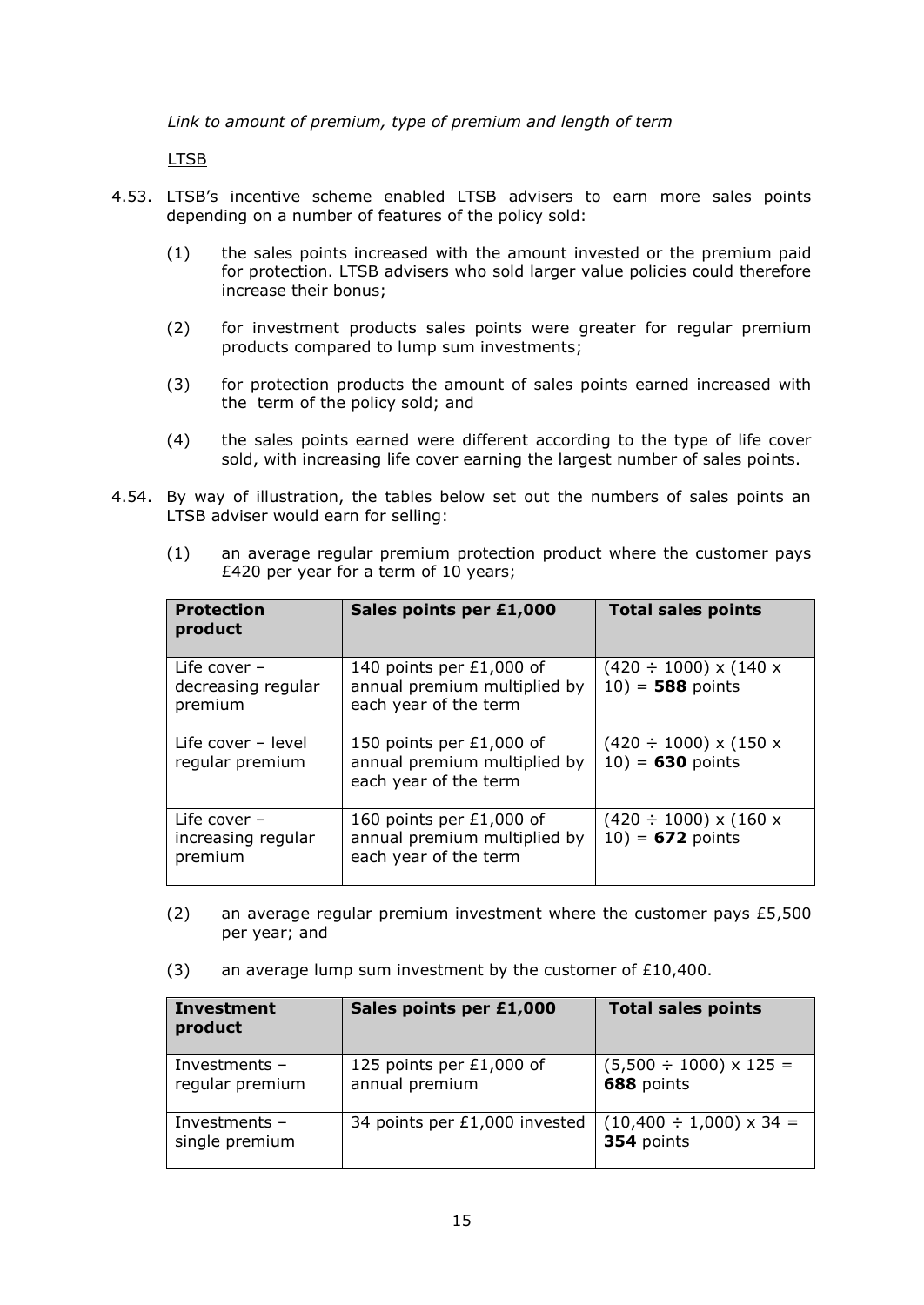4.55. There was therefore a risk that LTSB advisers seeking to maximise their salaries and bonuses would seek to sell products that enabled them to earn the highest number of sales points, for example by persuading customers to take out more protection cover than they needed or select a product term that was longer than required.

# Halifax and BOS

- 4.56. Under Halifax's and BOS's incentive scheme the sales points increased with the amount invested or the premium paid for protection. There was therefore a similar risk that Halifax and BOS advisers seeking to maximise their salaries and bonuses would seek to sell products that enabled them to earn the highest number of sales points, for example by persuading customers to take out more protection cover than they needed.
- 4.57. As part of the harmonisation of the Halifax and BOS incentives schemes to the LTSB incentive scheme, from September 2011 the sales points awarded to Halifax advisers and BOS advisers were the same as those awarded to LTSB advisers (described in paragraphs 4.53 to 4.55 above).

# *Product bias*

4.58. Where customers did express interest in both protection and investment products, the Firms had in place sales procedures which required advisers to follow a predefined hierarchy of needs, which would typically involve addressing protection needs before considering investments.

# LTSB

4.59. In line with the Group's strategic focus on sales of protection products and the hierarchy of needs referred to in paragraph 4.58 above, LTSB advisers were required to achieve product mix minimum targets to obtain an additional bonus. These set higher targets for sales of protection products than savings and investment products. During the Relevant Period, the product mix minimum targets required approximately 1.5 to 2 times the number of protection products to be sold compared to sales of savings and investment products. Although the investment and protection products in question were not substitutable, for a proportion of customers who potentially had both investment and protection needs, there was a risk that this minimum target would incentivise LTSB advisers to concentrate inappropriately on selling protection products to these customers in order to achieve their sales point targets and an additional bonus.

# Halifax and BOS

- 4.60. Similarly, in line with the Group's strategic focus on sales of protection products and the hierarchy of needs referred to in paragraph 4.58 above, Halifax and BOS advisers were awarded approximately two times more sales points for the average protection product sale than for the average regular premium investment product sale. Again, although the investment and protection products in question were not substitutable, for a proportion of customers who potentially had both investment and protection needs, there was a risk that this weighting would incentivise Halifax and BOS advisers to concentrate inappropriately on selling protection products to these customers in order to achieve their sales and bonus point targets.
- 4.61. This weighting in favour of protection products can also be demonstrated on a sales point per  $E$  of premium basis. Halifax and BOS advisers received 0.3 times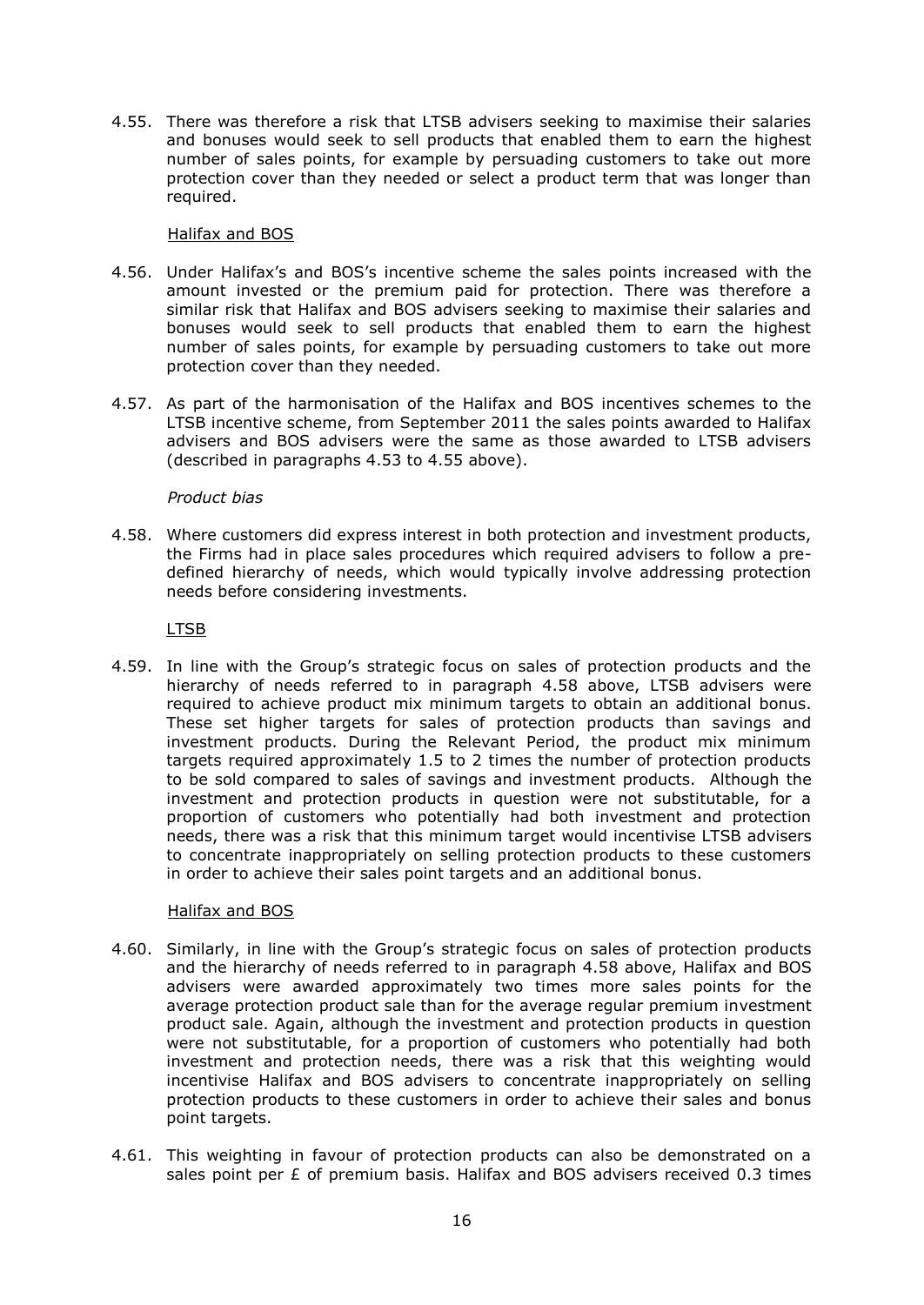the annual contribution for each regular premium investment product sale and 7 times the annual premium for each protection product sale. While average sums invested were higher for investment products, Halifax and BOS advisers received 23 times more points for each  $E$  of protection premium sold than for each regular investment product sold.

- 4.62. The risk gateway used by Halifax and BOS until the end of 2010 (see below) also had a product mix target in respect of its sales competency measure. This targeted 24 investments (lump sums, regular premiums and pensions) and 34 protection policies for Halifax and BOS advisers per quarter.
- 4.63. As stated in paragraph 4.44, Halifax and BOS introduced an additional bonus. This meant they were required to achieve product mix minimum targets as described at paragraph 4.59 above.
- 4.64. At various times during the Relevant Period, Halifax and BOS also ran campaigns that encouraged Halifax advisers and BOS advisers to focus on sales of protection products. For example, they ran a nine week campaign from April 2011 to June 2011 that aimed to produce a mix of five protection sales to two investment sales for each adviser per week.

# *One-off payments or prizes*

4.65. In addition, advisers had opportunities to win one-off payments or prizes at various points during the Relevant Period. For example, in September 2010 there was a 'grand in your hand' competition where advisers who met sales and persistency targets and passed the risk gateway (see below) for the month would receive an additional £1,000. In order to meet their persistency targets, a percentage of the regular premium policies that advisers sold had to remain in force for a set period. In the last quarter of 2010, there was a 'Christmas cracker' competition where the top performing advisers over the quarter could win a food hamper or wine selection. In order to qualify an adviser needed to sell a minimum of 50 products of which 20 needed to be protection products and 20 needed to be single premium investment products (regular premium did not qualify).

# **Systems and controls**

4.66. Although the Firms had various systems and controls in place to monitor the quality of sales made by advisers, during the Relevant Period they were not adequately focused on the specific higher risk features of the incentive schemes.

# *Monitoring & verification*

The Firms monitored the quality of sales made by advisers through a sales files checking process. However, the focus of this process was on sales that were deemed higher risk by reference to customer characteristics and product features. They did not focus on adviser characteristics and the specific higher risk features of the incentive schemes.

*Selection of sales files for verification*

LTSB

4.67. Throughout the Relevant Period, LTSB used data mining tools to select sales files for manual checking by the Firms' verification teams. All sales of investment and protection products made by LTSB advisers were put through the data mining tools which would select their sales files for manual checking based on a number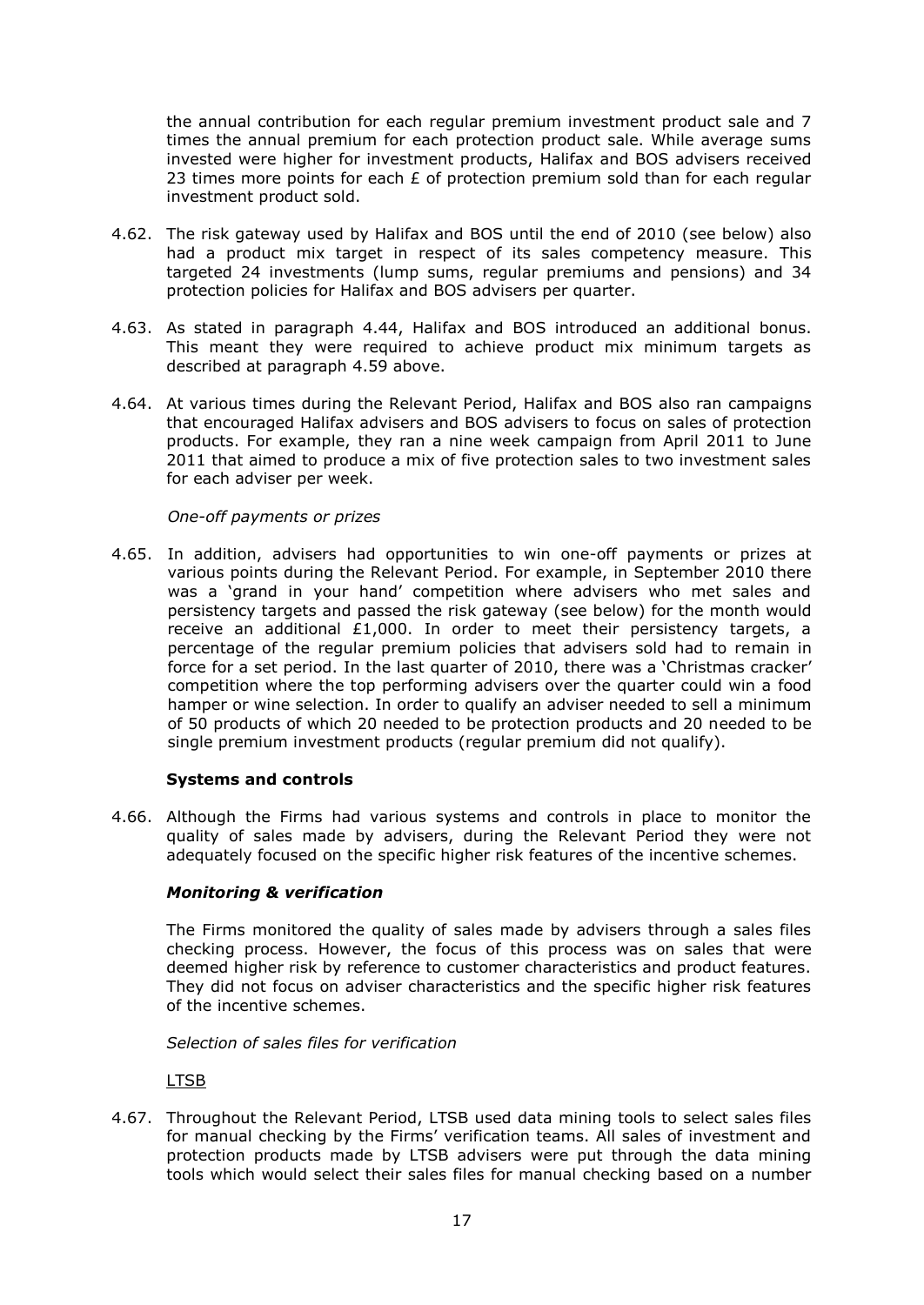of product and customer characteristics (e.g. age, experience and asset composition). Prior to June 2010, LTSB applied a data mining tool to select files for checking if certain 'triggers' relating to these characteristics were hit. From June 2010 a more sophisticated risk weighting tool was applied to identify 'high risk' cases. It allocated all LTSB advisers' sales files a risk score and if the score for a file was at a certain level it would be selected for manual checking by the verification team. The fact that 100% of LTSB advisers' sales files were subjected to data mining was also taken into account when calculating their verification scores within the risk gateway used by LTSB until July 2011 (see below).

4.68. At the start of the Relevant Period, LTSB relied solely on data mining to identify sales files for verification. LTSB advisers were not subjected to a minimum number of manual checks for their sales files. Therefore some LTSB advisers who did not have any of their sales selected by the data mining tools in a given month did not have any sales files manually checked. This remained the case until 1 June 2011 when LTSB introduced a target of manually checking at least one sales file for each LTSB adviser per month.

## Halifax and BOS

- 4.69. Prior to September 2010, Halifax and BOS used a random selection process for manually checking sales of investment and protection products. At the start of the Relevant Period until March 2010 Halifax advisers and BOS advisers had two randomly selected sales files checked per quarter. From March 2010 they had one additional sales file selected per quarter in respect of 'high risk' business (sales that had received a certain score based on a risk assessment of the customer's characteristics).
- 4.70. In September 2010, the verification processes for Halifax and BOS were aligned to that used in LTSB with the introduction of the data mining tools.

# *Sales files verification process and other monitoring*

- 4.71. The Firms' verification teams' sales file checking processes involved verification officers evaluating the documents held on file and the advice given, and providing appropriate feedback from the review to the adviser and the adviser's line manager. Any deficiencies were identified to the regional risk manager. The verification officers would also note any remedial action deemed necessary. Customer contact was also undertaken, where it was necessary to clarify or explore issues identified from the file check and to confirm the customer's understanding of the advice received.
- 4.72. In addition to verification, the Firms also monitored the quality of sales via customer contact, mystery shopping and analysis of complaints. Furthermore, the Firms' protection product provider monitored unusual patterns and responses in the information given by protection customers at the point of sale.

# *Failure to supplement routine business quality monitoring*

- 4.73. Despite having in place the monitoring and verification tools and processes described above, the Firms did not focus these on adviser characteristics and the specific higher risk features of the incentive schemes. The Firms should have supplemented their routine business quality monitoring with monitoring of sales by advisers:
	- (1) who were close to moving up one or more salary tiers;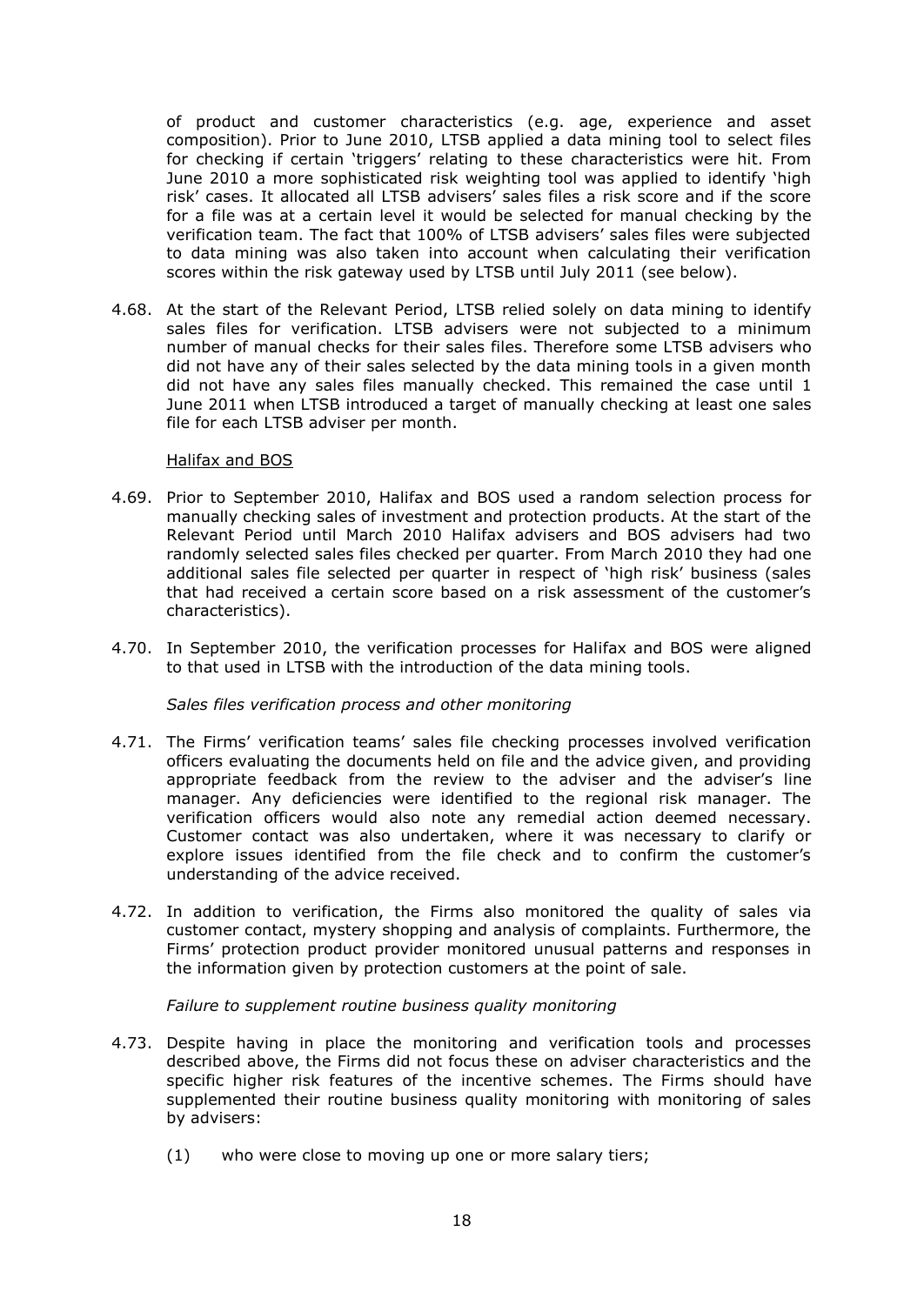- (2) who were at risk of demotion to a lower salary tier;
- (3) who were close to reaching the bonus thresholds;
- (4) who had higher risk gateway scores (see below);
- (5) who were achieving the highest numbers of sales points; and
- (6) at the end of the month/quarter.
- 4.74. Halifax should have additionally monitored sales by Halifax advisers that entitled them to accelerated bonuses between 95% and 100% of their bonus point targets and by those who had bonus deficits.
- 4.75. Given the Group's strategic focus on sales of protection products and the greater incentives that advisers were given to sell these products, this additional monitoring should have included a sufficient review of protection sales. This was particularly important as the focus of the Firms' routine monitoring on customer characteristics and product features meant that:
	- (1) while a higher percentage of protection sales were reviewed in the period January to November 2010, LTSB only reviewed an average of approximately 4% of protection sales between December 2010 and December 2011 (with only 1% of protection sales checked between March and May 2011);
	- (2) Halifax only reviewed approximately 6% of protection sales during the Relevant Period (with only 3% of protection sales checked between April and July 2011); and
	- (3) BOS only reviewed approximately 6% of protection sales during the Relevant Period.
- 4.76. An example of such risk-based monitoring, which was conducted for Halifax advisers after the Authority's thematic visit, involved a review of 31 advisers who had been at risk of dropping a salary tier in May 2011 but due to improved sales performance in June 2011 were able to avoid demotion. The review identified concerns in relation to four advisers (13%) with the types of sales that were made in the last month of the quarter. The concerns identified included advisers making sales to themselves, their family members and branch staff and advisers making a number of sales on the same day in the last week of the quarter.
- 4.77. In the most serious case, the adviser had not only been at risk of dropping a salary tier but also had a bonus deficit of nearly  $£5,000$  to repay. The adviser processed sales of life cover, critical illness and expenses on death cover to himself and his wife for large premium amounts, with more extensive cover than was previously considered appropriate and which would appear to have been unaffordable given previous policy lapses by the adviser. The adviser also sold a critical illness policy to a staff member in the Halifax branch which was subsequently cancelled. Given the timing of the sales, in the last week of the quarter, it appears that the adviser had made the sales to try and prevent a demotion. Formal disciplinary action was taken against the adviser following the review.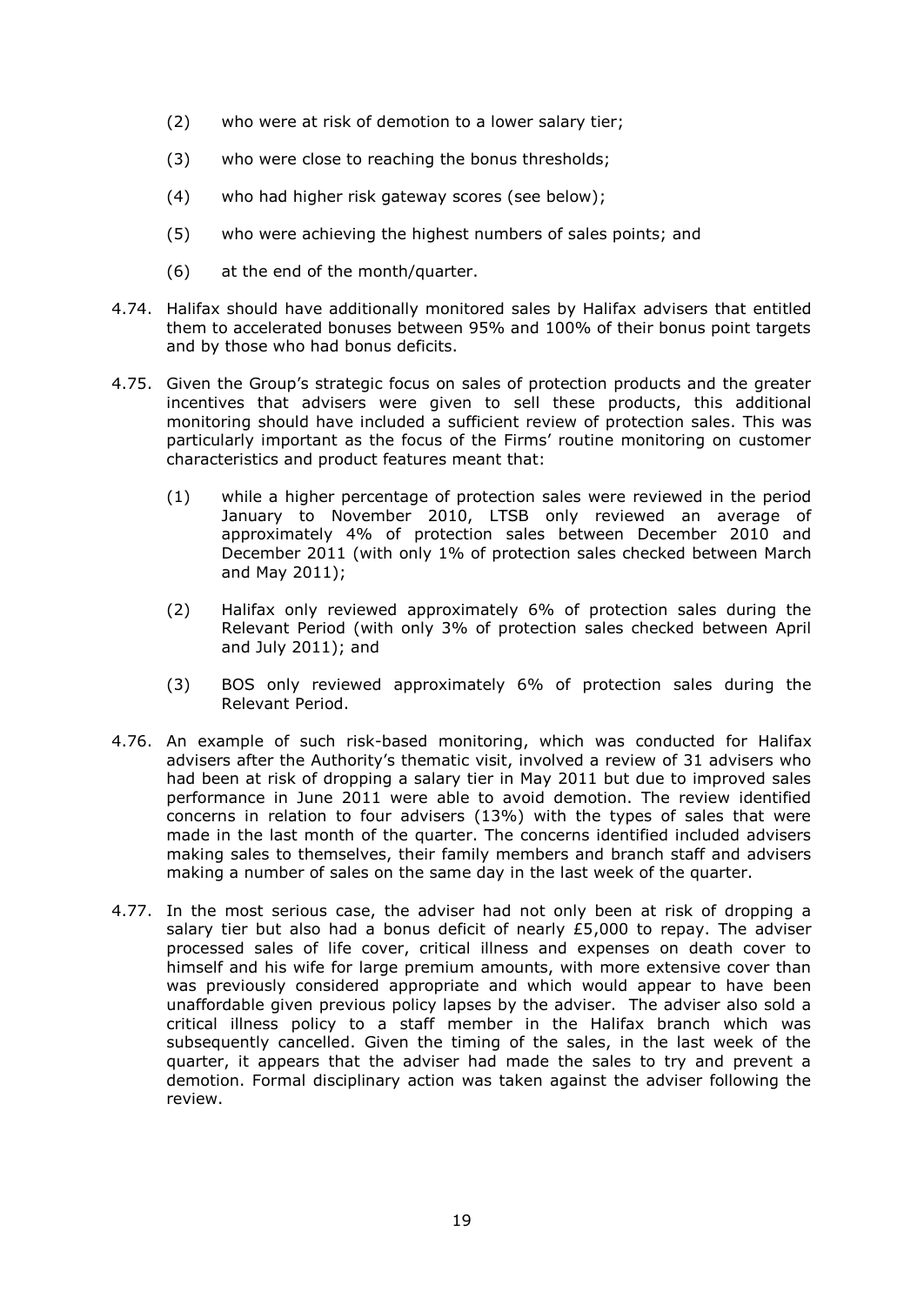## *Risk gateway*

- 4.78. In order to be eligible for promotion to a higher salary tier or a bonus, advisers had to satisfy certain competency standards that the Firms oversaw via a performance rating system known as the 'risk gateway'.
- 4.79. The risk gateway was the primary control that the Firms relied on to oversee adviser behaviour and mitigate the risk of unfair customer outcomes. However, this control was flawed as advisers could pass the risk gateway even if the Firms' verification teams had identified issues with their sales.

LTSB

- 4.80. LTSB's risk gateway utilised ten key performance indicators (KPIs) to provide a total risk score for each LTSB adviser. The KPIs included the following measures:
	- (1) 'verification' based on the results of file reviews conducted for the LTSB adviser by the verification team over a three month rolling period. This was divided into two parts, one dealing with files that were judged to be Advice Fails and the other for Process Fails;
	- (2) 'upheld complaints' based on the number of complaints upheld against the LTSB adviser over a six month rolling period; and
	- (3) 'sales competence' based on the numbers of protection and investment product sales over a three month rolling period.
- 4.81. LTSB advisers were assessed in terms of their performance against each KPI and awarded 'risk points' for each. An LTSB adviser had to have a total risk score of less than 75 risk points to pass the risk gateway. The LTSB adviser was then riskrated as either 'Red', 'Amber' or 'Green', with a Red rating indicating that an LTSB adviser had failed the risk gateway.
- 4.82. Each KPI had a maximum risk score and it was not possible to fail the risk gateway due to poor performance against any individual KPI. The version of the risk gateway used by LTSB until July 2011 had a maximum score of 25 for Advice Fails and 20 for Process Fails. The score an adviser received was based on the number of fails as a percentage of the total sales made by an LTSB adviser in a quarter rather than only those that had been subject to manual verification checks. This was because the Firms assumed that any sale that had not been selected by the data mining tool for manual checking was a suitable sale. For example, if an LTSB adviser made 100 sales in the three month rolling period and two sales files were selected by the data mining tool for manual checking and both were found to be Advice Fails then the LTSB adviser would receive a pass rate of 98% (resulting in them being placed in the lowest scoring category). A pass rate of less than 90% would result in an LTSB adviser receiving the maximum score of 25.
- 4.83. This meant that LTSB advisers had to have over 10% of their total sales selected by the data mining tool for manual checking and then for a high percentage of these determined to be Advice Fails to receive the maximum score. Given that LTSB typically checked 10-15% of sales (including some advisers that would be subject to 100% verification for various reasons), it would require an extremely high verification failure rate for most advisers to score the maximum. In many cases it would be impossible. Even then the maximum score of only 25 allowed LTSB advisers to pass the risk gateway if all of their sales were selected for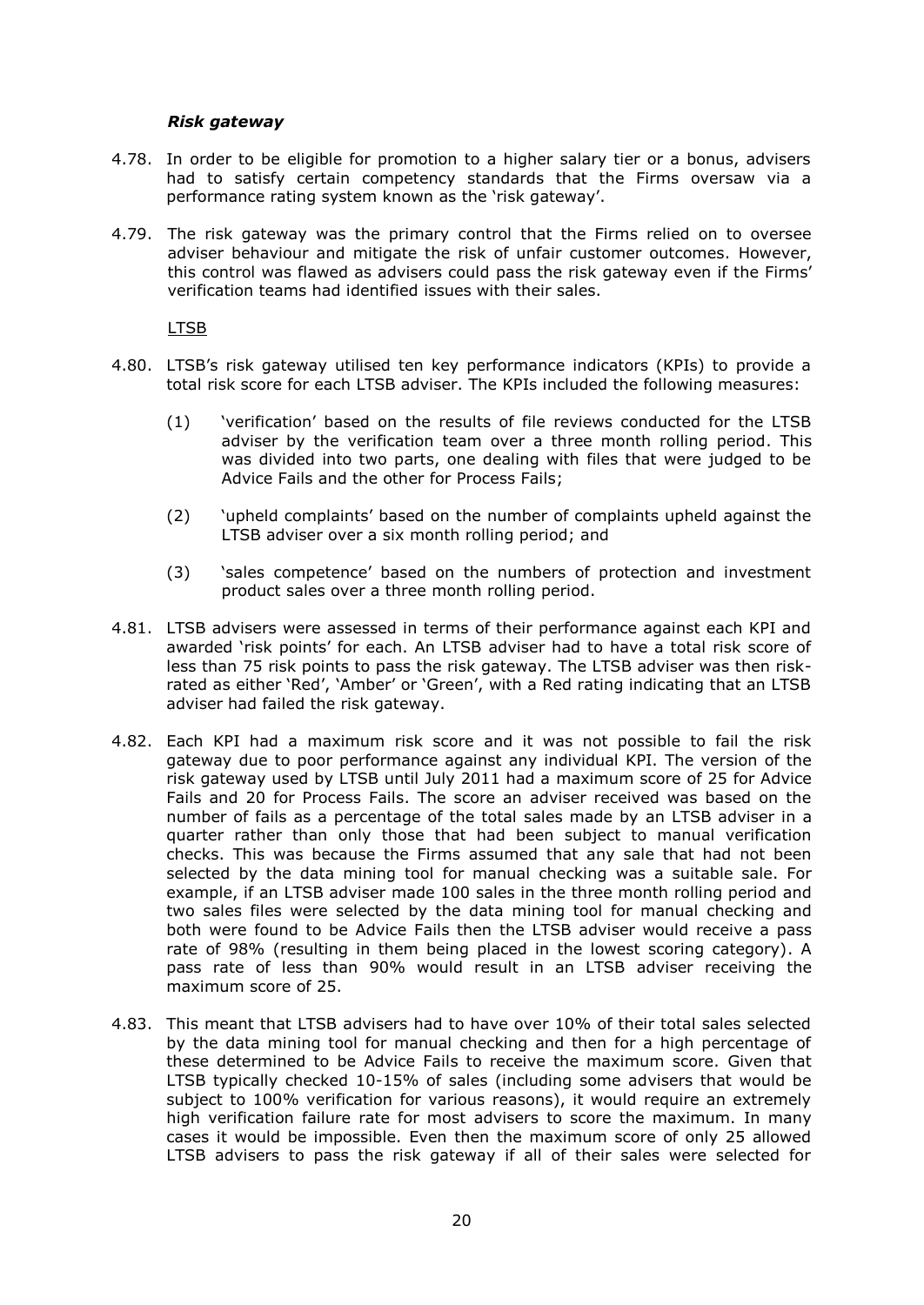manual checking by the data mining tool and determined to be Advice Fails, provided their other KPIs were sufficiently low.

- 4.84. In addition, before LTSB introduced the target of checking at least one sales file for each LTSB adviser per month on 1 June 2011, LTSB advisers could pass the risk gateway without having any of their sales files manually checked if none had been selected by the data mining tool.
- 4.85. From July 2011, the version of the LTSB's risk gateway used a different method for calculating verification with the maximum score being 40 for three or more Advice Fails (the Process Fail score remained unchanged). However, LTSB advisers could again still pass the risk gateway even if all of their reviewed sales were Advice Fails, provided their other KPIs were sufficiently low.
- 4.86. The maximum scores for upheld complaints was 25. LTSB advisers could still pass the risk gateway even where they had been the subject of a number of upheld complaints, provided their scoring on other KPIs was sufficiently low.
- 4.87. The sales competence maximum score was 40. This would arise where an adviser had sold two or less protection products and two or less investment products in any three month rolling period. LTSB advisers who were close to reaching a risk score of 75 due to maximum verification and/or complaints scores, could potentially secure bonuses by selling more products to limit their sales competence score. An adviser could reduce their sales competence score to a minimum of 2 risk points by selling over 24 protection and 24 investment products in any three month rolling period. It would not matter if any of the additional sales made to reduce the sales competence score were Advice Fails.
- 4.88. Sales points awarded for sales which turned out to be unsuitable were "clawed back". However, as LTSB advisers had access to details of their performance against sales targets on a daily basis, including the loss of any points through "claw back", they could respond by seeking to increase their sales to compensate for any such loss to still achieve their sales targets and bonus thresholds.
- 4.89. LTSB's tolerance for Advice Fails can be illustrated by the fact that, during the Relevant Period, there were:
	- (1) 1 instance where an LTSB adviser had 7 Advice Fails identified in a month and still received a bonus payment;
	- (2) 2 instances where an LTSB adviser had 6 Advice Fails identified in a month and still received a bonus payment;
	- (3) 9 instances where an LTSB adviser had 5 Advice Fails identified in a month and still received a bonus payment;
	- (4) 32 instances where an LTSB adviser had 4 Advice Fails identified in a month and still received a bonus payment;
	- (5) 104 instances where an LTSB adviser had 3 Advice Fails identified in a month and still received a bonus payment;
	- (6) 414 instances where an LTSB adviser had 2 Advice Fails identified in a month and still received a bonus payment; and
	- (7) 1826 instances where an LTSB adviser had 1 Advice Fail identified in a month and still received a bonus payment.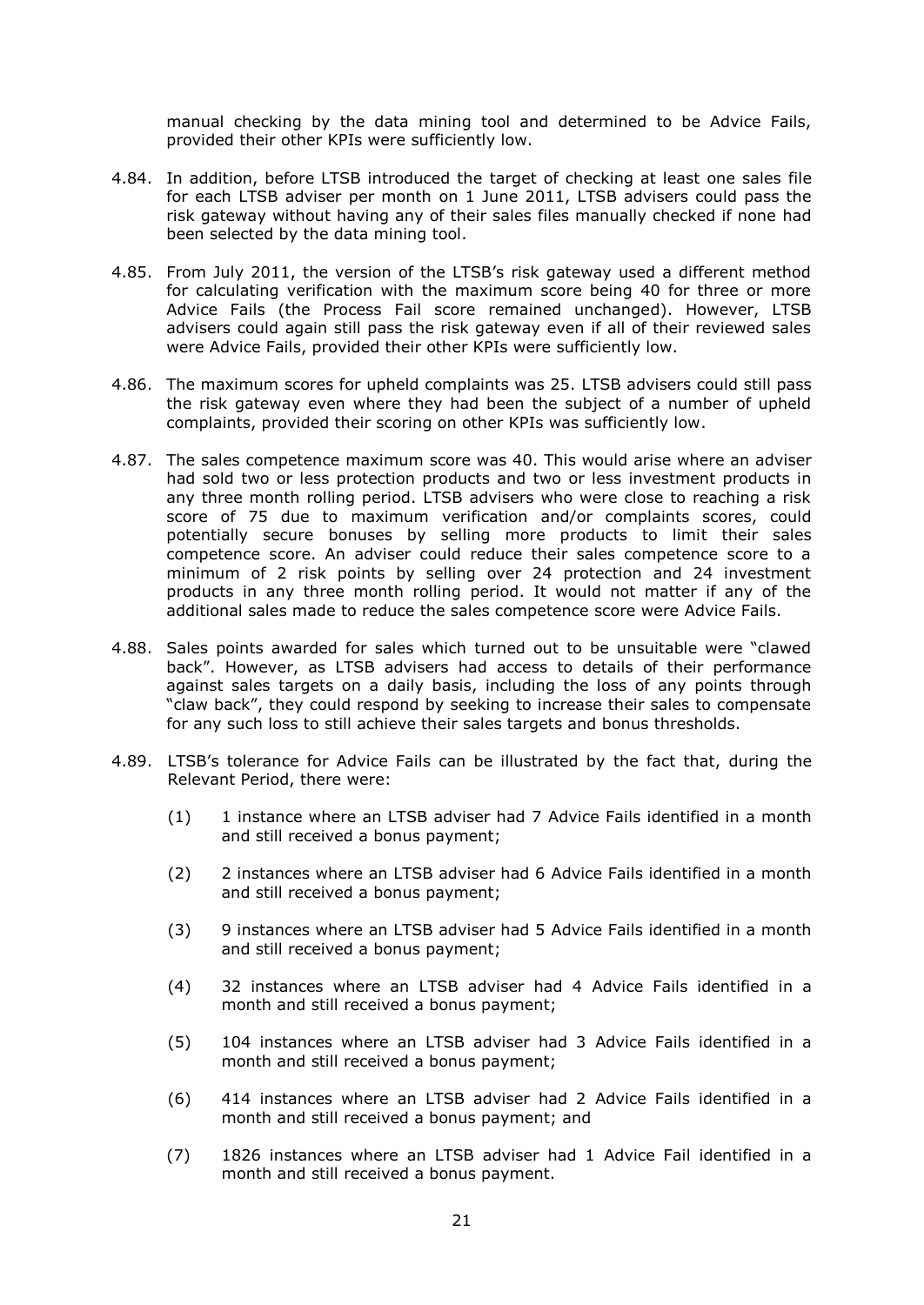4.90. During the Relevant Period, 866 out of a total of 1,211 LTSB advisers (71%) received a monthly bonus on at least one occasion even though a high proportion of the sales reviewed had been found to be unsuitable or potentially unsuitable. Furthermore, there were 25 advisers for whom this occurred between three to five times during the Relevant Period. There were 229 LTSB advisers who received a bonus on one occasion when 100% of their verified sales were classified as Advice Fails and of these 30 advisers received a bonus in the same circumstances on more than one occasion. As stated above, at the start of the Relevant Period LTSB advisers were not subjected to a minimum number of checks for their sales files. This remained the case until 1 June 2011 when a target of checking a minimum of one sales file per month was introduced for LTSB advisers. As a result of the low numbers of files per adviser which were reviewed, a high proportion of fails could result from only one file categorised as an Advice Fail.

## Halifax and BOS

- 4.91. Halifax and BOS used two different risk gateways during the Relevant Period, both of which resulted in Halifax advisers and BOS advisers being risk-rated on a points system.
- 4.92. At the start of the Relevant Period, Halifax and BOS used a risk gateway that measured Halifax advisers' and BOS advisers' performance in five areas including:
	- (1) 'file quality' based on the results of file reviews conducted for the Halifax adviser or BOS adviser by the verification team in the last quarter;
	- (2) 'complaints' based on the number of complaints upheld against the Halifax adviser or BOS adviser in the last quarter; and
	- (3) 'sales competence' based on the numbers of protection and investment product sales in the last quarter.
- 4.93. Halifax advisers and BOS advisers failed the risk gateway if they scored below 18 points and passed if they scored 18 points or above. If Halifax advisers or BOS advisers had two or more Advice Fails in a particular quarter, they would automatically fail the risk gateway. However, Halifax advisers and BOS advisers could pass the risk gateway if they had only one Advice Fail. At the start of the Relevant Period until March 2010 this meant that the average Halifax adviser or BOS adviser, who had two files reviewed per quarter, could still receive a bonus even if 50% of their verified sales were found to be Advice Fails. From March 2010 until the end of 2010 it meant that the average Halifax or BOS adviser, who then had three files reviewed per quarter, could still receive a bonus even if 33% of their verified sales were found to be Advice Fails.
- 4.94. From January 2011, a new risk gateway was introduced in Halifax and BOS as part of the harmonisation of its controls with those in LTSB. The risk gateway utilised the same ten KPIs used by the LTSB with a total risk points score of 75. However, this risk gateway had the same flaws described at paragraphs 4.83 and 4.85 above.
- 4.95. Halifax's tolerance for Advice Fails can be illustrated by how, during the Relevant Period, there were:
	- (1) 3 instances where a Halifax adviser had 3 Advice Fails identified in a month and still received a bonus payment;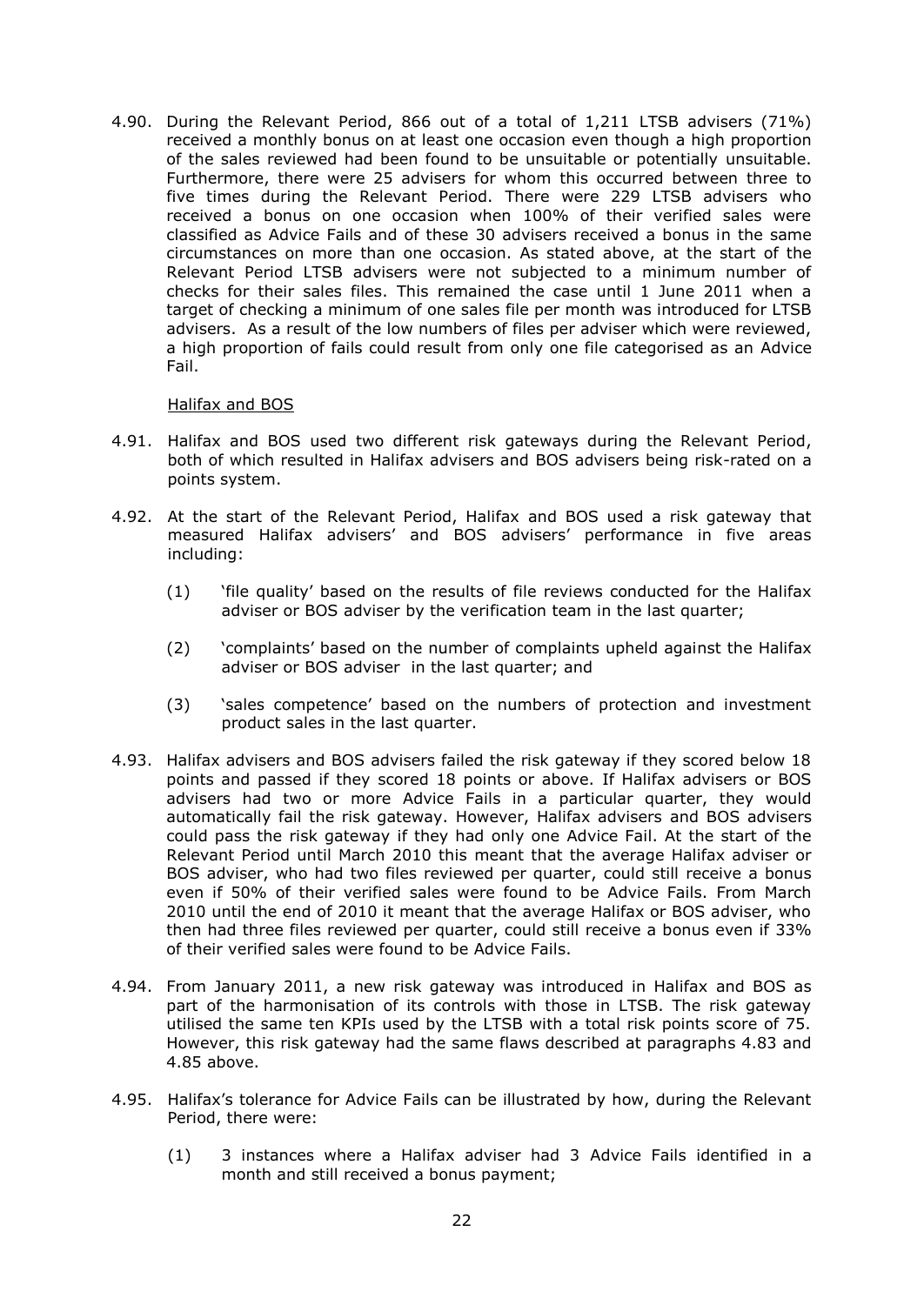- (2) 38 instances where a Halifax adviser had 2 Advice Fails identified in a month and still received a bonus payment; and
- (3) 562 instances where a Halifax adviser had 1 Advice Fail identified in a month and still received a bonus payment.

During the Relevant Period, 414 out of a total of 1,288 Halifax advisers (32%) received a monthly bonus on at least one occasion even though a high proportion of the sales reviewed had been found to be Advice Fails. Furthermore, there were 40 advisers for whom this occurred between three to five times during the Relevant Period. As set out above, Halifax had a target of checking a minimum of one sales file for each adviser per month.

- 4.96. BOS's tolerance for Advice Fails can be illustrated by how, during the Relevant Period, there were:
	- (1) 9 instances where a BOS adviser had 2 Advice Fails identified in a month and still received a bonus payment; and
	- (2) 111 instances where a BOS adviser had 1 Advice Fail identified in a month and still received a bonus payment.
- 4.97. During the Relevant Period, 85 out of a total of 216 BOS advisers (39%) received a monthly bonus on at least one occasion even though a high proportion of the sales reviewed had been found to be Advice Fails. Furthermore, there were 8 advisers for whom this occurred three or four times during the Relevant Period. Again, as set out above, BOS had a target of checking a minimum of one sales file for each adviser per month.

# *Supervision of advisers*

- 4.98. Local sales managers in the Firms were responsible for day-to-day supervision of advisers. Each sales manager supervised an average of seven advisers. However, during the Relevant Period, sales managers' eligibility for bonuses was directly linked to the sales performance of the advisers they supervised. This created a conflict of interest.
- 4.99. The supervision of advisers was also not an adequate control over the risks created by the incentive schemes. Sales managers conducted periodic quality assurance checks on advisers' sales but the results were not considered as part of the risk gateway. It was also possible that the Firms' verification teams would review files on which there had been quality issues but which the sales manager had previously considered and addressed. As a result, the risk gateway scores may not have adequately reflected the level of risk posed by the adviser.
- 4.100. The Firms failed to recognise the weaknesses in their controls over the supervision of advisers and, as a result, did not take steps to manage or reduce the risks posed.

#### *Remuneration governance*

4.101. During the Relevant Period there were serious deficiencies in the Firms' governance over the incentive schemes. The root cause of these deficiencies was the collective failure of the Firms' senior management to identify remuneration and incentives for advisers as a key area of risk requiring specific and robust oversight.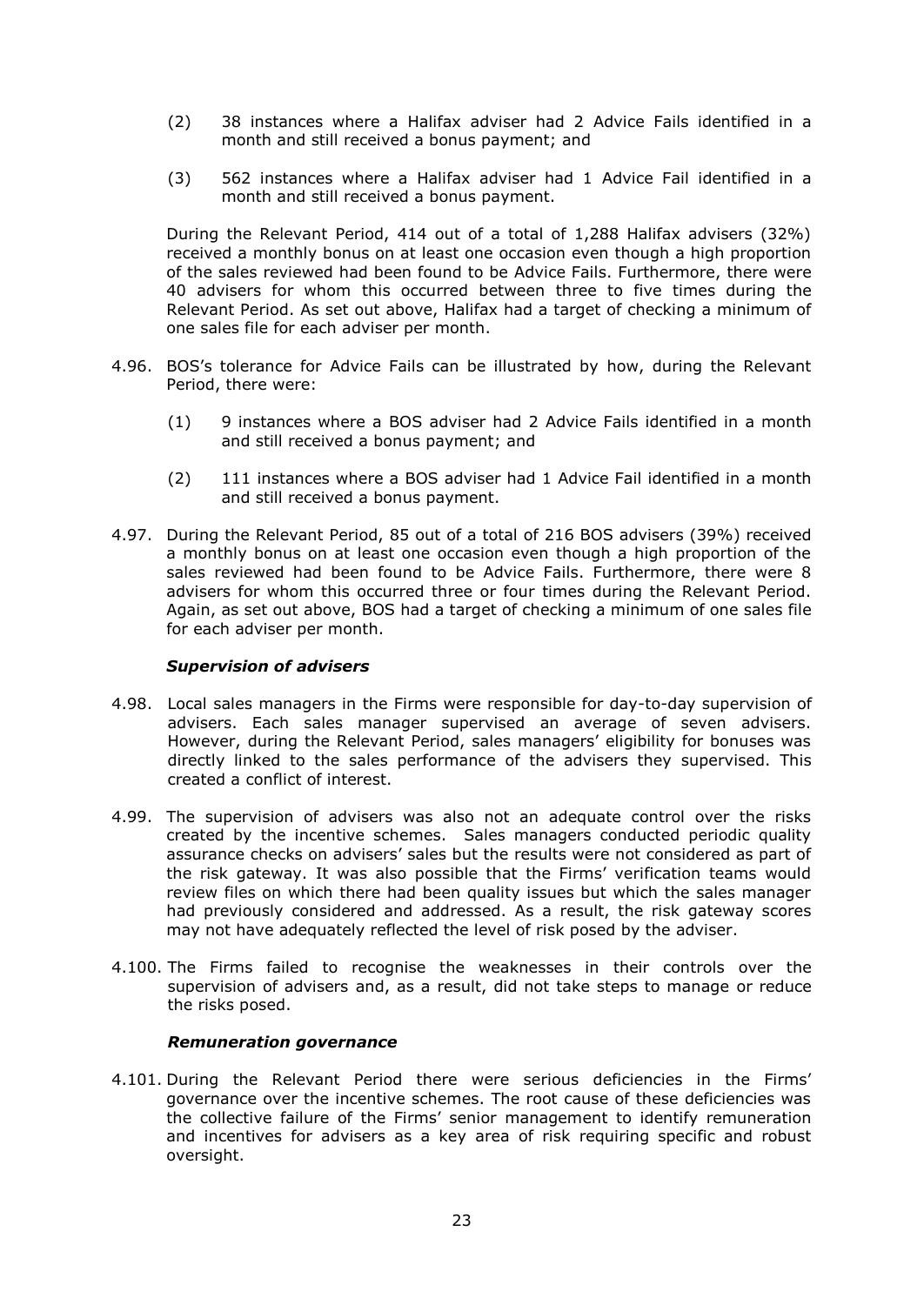#### *Governance framework*

- 4.102. The Group had a Remuneration Governance Policy that set out the governance framework around the Firms' incentives schemes. This included the collective responsibilities of key committees and individuals, the requirement to align the incentives schemes to the Group's risk appetite and the principles to be adhered to in making decisions relating to the design and/or implementation of the incentive schemes.
- 4.103. In accordance with this policy the Group's Retail Division operated its own Remuneration Committee that was primarily responsible for the design, approval and oversight of the incentive schemes. The Remuneration Committee was formed in December 2009 and became more established in exercising its governance functions in 2010. In addition to this committee, the governance framework included senior management of the Firms' branch networks, the Firms' risk team and the Retail Division's risk team.
- 4.104. Despite being responsible for overseeing the Firms' incentive schemes the Remuneration Committee:
	- (1) only considered the schemes at a high level;
	- (2) did not provide clear direction to the business on the Firms' tolerance for advisers receiving bonuses in circumstances where a number of their sales were found to be potentially unsuitable, including to the teams that were responsible for setting the metrics within the risk gateways;
	- (3) was predominantly focused on the numbers of advisers that failed the risk gateways and were excluded from receiving bonuses. However, the committee did not have a sufficiently detailed understanding of the tolerances that were built into the risk gateways. Therefore, it was neither aware of the serious deficiencies in the risk gateways described above nor in a position to properly assess the significance of the exclusion rates that were reported to it; and
	- (4) did not provide clarity to the business on the matters that should have been escalated to it.
- 4.105. There was also confusion and a lack of clarity as to the role of a prominent business forum in the governance framework in assessing the impact of changes to the incentive schemes, approving those changes and monitoring the controls around them.

#### *Senior management approval of the incentive schemes*

- 4.106. The incentive schemes were introduced on an annual basis at the start of each year. Further changes to the incentives schemes could also be made mid-year. Each annual incentive scheme was subjected to a prior formal approval process involving the stakeholders referred to in paragraph 4.103 above. The Remuneration Committee was responsible for providing ultimate approval for the annual incentive schemes and was required to approve any material mid-year changes.
- 4.107. The incentive schemes that the Firms introduced from 1 January 2010 were put through this approval process, which also included a pilot phase to test the impact of the schemes on advisers' performance.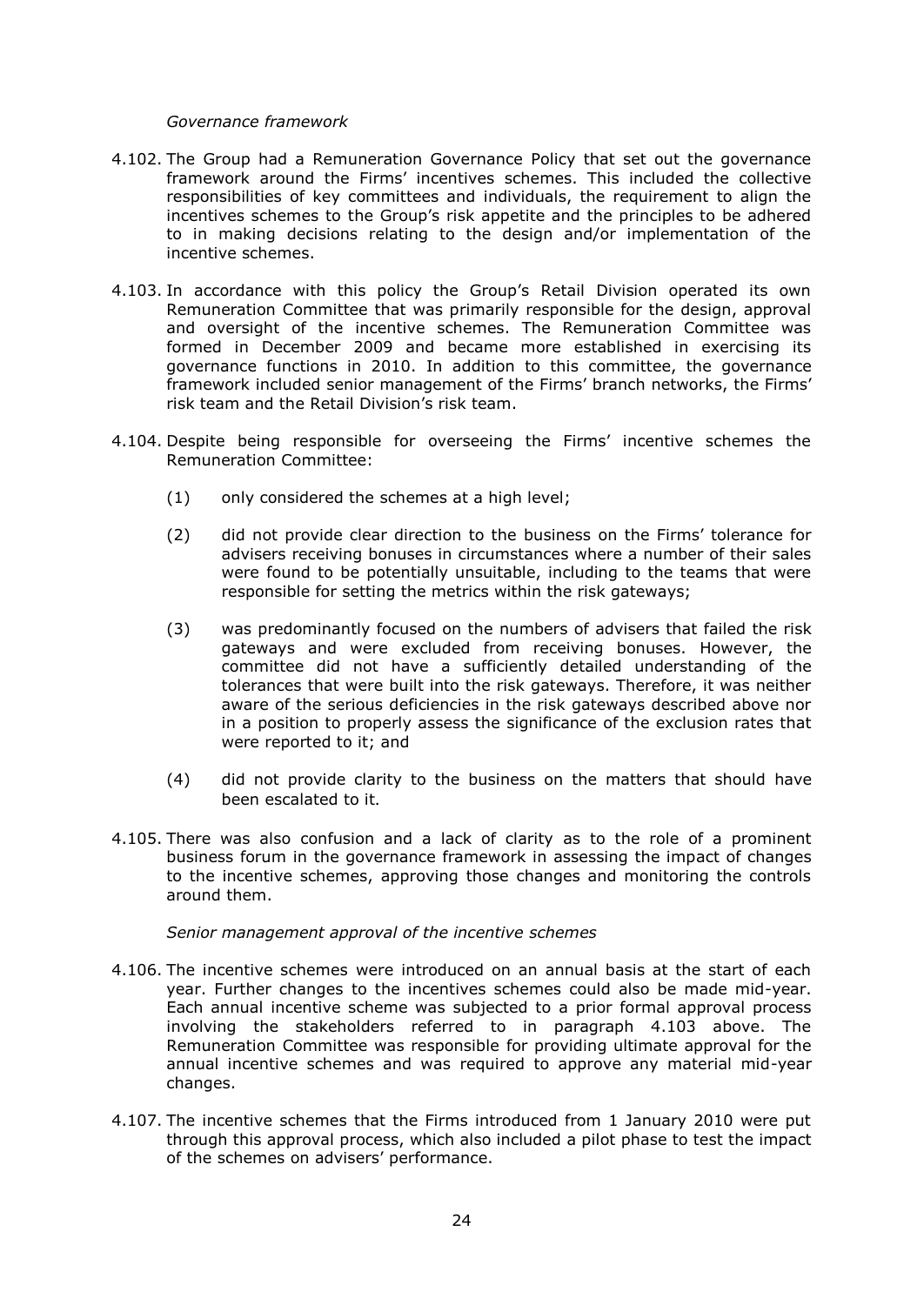- 4.108. However, while the possibility of an adverse effect on adviser behaviour was generally noted, this process did not identify or test the potential impact of the specific higher risk features of the incentive schemes. Nor did the Firms review whether their existing systems and controls were adequate to manage and control the increased risk to customers that the incentive schemes gave rise to. Rather, the Firms relied on high level MI from the pilot as to the number of advisers who failed the risk gateway, without recognising its limitations.
- 4.109. It followed that there was a similar lack of oversight of the potential impact of key changes made to the incentive schemes and the control environment during the Relevant Period that further increased the risk to customers, specifically:
	- (1) the re-introduction of a different form of automatic demotion in LTSB from 1 January 2011;
	- (2) the introduction of automatic promotion and demotion in Halifax and BOS from 1 October 2010; and
	- (3) the changes made to Halifax's and BOS's risk gateways from January 2011.
- 4.110. In relation to the reintroduction of automatic demotion in LTSB from 1 January 2011, LTSB previously had a different version of this incentive feature, which was removed in October 2004 following an internal review to meet Treating Customers Fairly requirements. This was also the subject of discussions with the Authority during 2002-4. While the version of automatic demotion introduced by the Firms during the Relevant Period was not as high risk as the previous version, the Firms failed to consider the reasons for the previous removal in doing this.

# *Management Information (MI)*

- 4.111. During the Relevant Period, the Firms produced monthly reports from their risk gateways to enable management to oversee on a high level the sales performance of advisers and their risk-ratings. However, given the significant deficiencies in the selection of sales for verification and the risk gateways (described above), such MI may have presented advisers who were responsible for a number of unsuitable or potentially unsuitable sales and/or complaints as rated Green or Amber, rather than Red.
- 4.112. In addition, the Firms did not produce MI that was sufficient to identify spikes or trends in advisers' sales, which might have indicated areas that warranted more appropriately risk-based monitoring and verification.

# *GIA's findings*

- 4.113. A Group Internal Audit (GIA) report dated 14 November 2011, produced after the feedback provided by the Authority in August 2011 following the thematic visit but planned in September 2010, was particularly critical of the Firms' governance over the incentive schemes, noting that: '*Management does not have an effective governance framework for its remuneration and incentive schemes. Management has not fully assessed the risks or performed effective oversight of the schemes.'*
- 4.114. GIA identified that the root cause of its findings included '*the large number of people involved in the processes and the fragmented nature of the controls.*'
- 4.115. GIA also noted that: '*Management have not identified and sourced the correct information to provide oversight of scheme performance or identified the risks*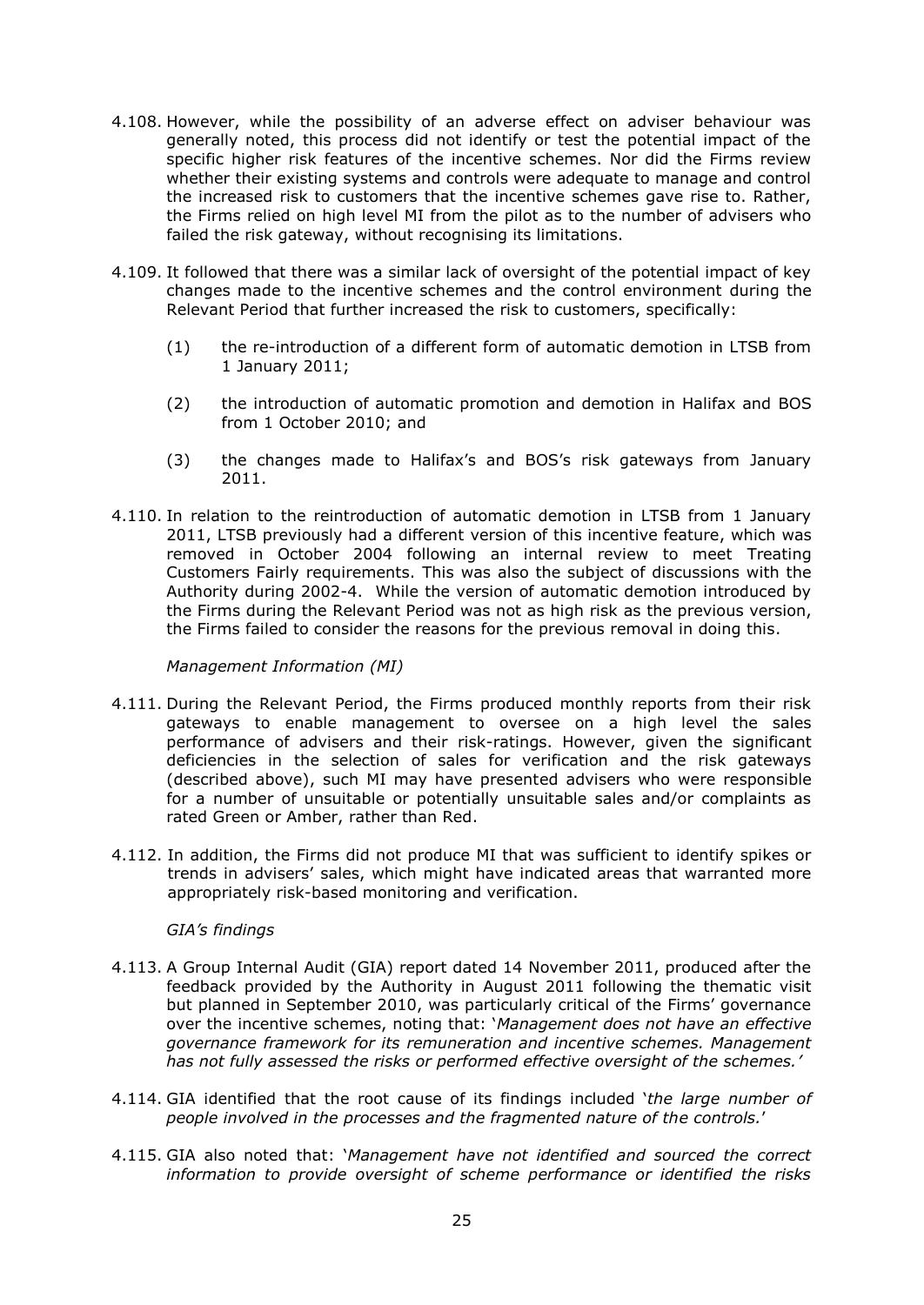*within the scheme. There is robust MI covering sales performance and quality but there is insufficient detail at a granular level to understand the split between fixed and variable pay and how this could impact seller behaviour*.'

# **5. FAILINGS**

5.1. The Firms breached Principle 3 during the Relevant Period because they failed to take reasonable care to organise and control their affairs responsibly and effectively, with adequate risk management systems. Annex A sets out extracts from statutory and regulatory provisions and guidance relevant to this Final Notice.

# **Higher risk incentives**

5.2. The Firms' incentive schemes included a number of higher risk features which created a significant risk that, if not adequately controlled, advisers would sell products to customers that they did not need or want, in an attempt to reach salary and bonus incentive thresholds.

# **Inadequate systems and controls**

- 5.3. The Firms failed to take adequate steps to ensure that their systems and controls were sufficient to control the risks that arose from the incentive schemes. In particular:
	- (1) the systems and controls were not adequately focused on the specific higher risk features of the incentive schemes. The Firms relied on routine business monitoring that assessed sales deemed higher risk based on customer profiles, product features and/or a random sample of adviser sales, and failed to supplement this with appropriately risk-based monitoring that also focused on higher risk advisers;
	- (2) while advisers had to pass a risk gateway to be eligible for salary rises and bonuses, this control was flawed as advisers could pass even if a high proportion of the sales reviewed had been identified as unsuitable or potentially unsuitable; and
	- (3) although advisers were supervised by local sales managers, the Firms failed to identify that there was a potential conflict of interest due to the fact that sales managers' bonuses were based on the performance of advisers in their teams.

# **Inadequate governance**

- 5.4. The Firms' failure to manage and control adequately the risks to customers that arose from the incentive schemes derived from serious deficiencies in their governance over the incentive schemes. The root cause of these deficiencies was the collective failure of the Firms' senior management to identify remuneration and incentives for advisers as a key area of risk requiring specific and robust oversight. During the Relevant Period there was inadequate committee oversight of the incentive schemes. There was also insufficient consideration given to the risks arising from the incentive schemes when approving them. This served to further increase the risks to customers.
- 5.5. MI was not sufficient to enable management to identify any patterns in advisers' sales activities that may have warranted closer monitoring.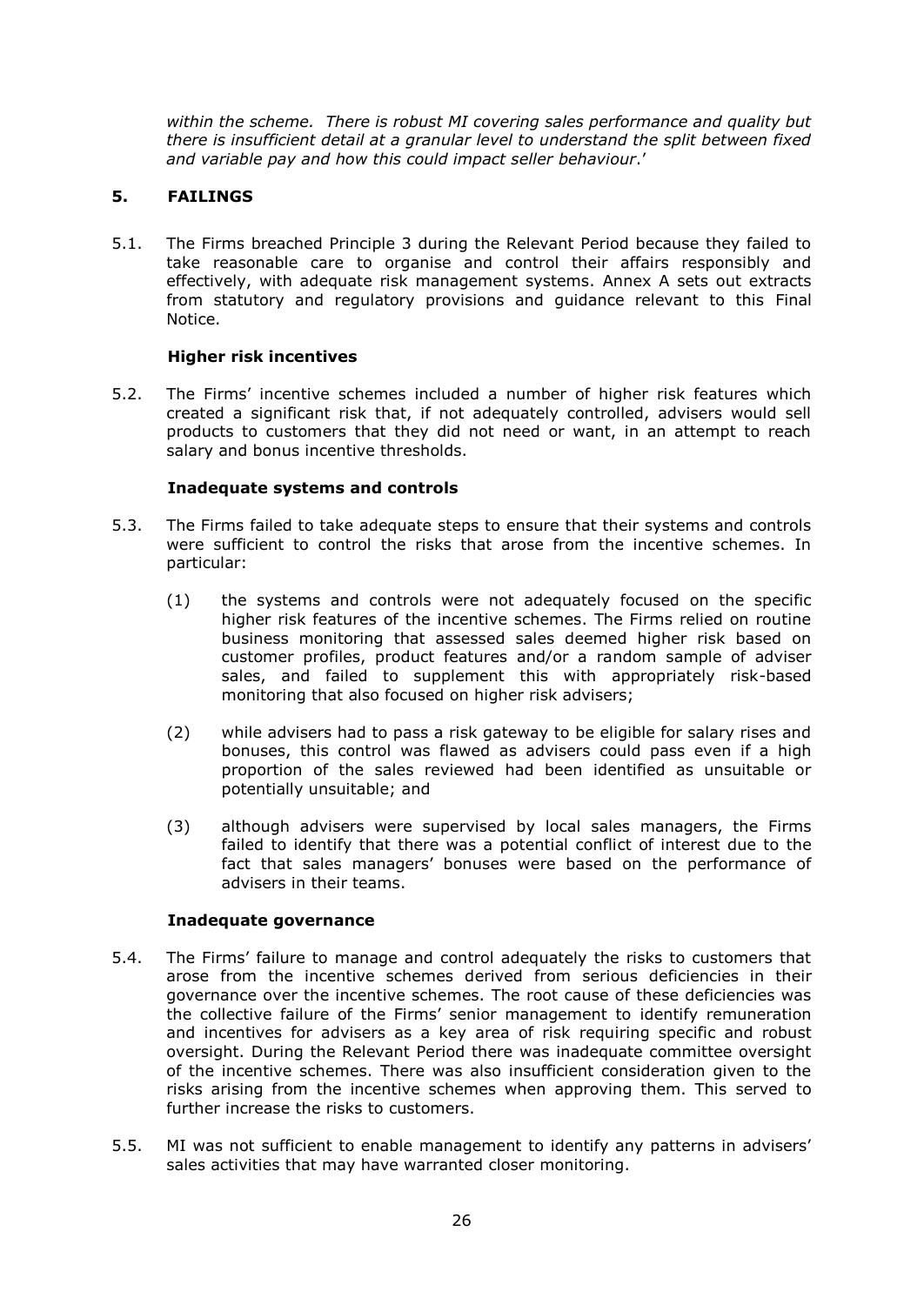# **6. SANCTION**

# **Financial penalty**

6.1. The Authority's policy for imposing a financial penalty is set out in Chapter 6 of DEPP. Where the gravamen of the conduct occurred on or after 6 March 2010, the Authority applies a five-step framework to determine the appropriate level of financial penalty to all of the conduct in question. DEPP 6.5A sets out the details of the five-step framework that applies in respect of financial penalties imposed on firms.

# **Step 1: disgorgement**

- 6.2. Pursuant to DEPP 6.5A.1G, at Step 1 the Authority seeks to deprive a firm of the financial benefit derived directly from the breach where it is practicable to quantify this.
- 6.3. It is not practicable for the Authority to quantify any financial benefit that the Firms may have derived directly from their breaches at this stage. However, the Firms have agreed to carry out a review of sales conducted by higher risk advisers during the Relevant Period, and to provide redress to customers where appropriate.
- 6.4. Step 1 is therefore £0.

# **Step 2: the seriousness of the breach**

- 6.5. Pursuant to DEPP 6.5A.2G, at Step 2 the Authority determines a figure that reflects the seriousness of the breach. Where the amount of revenue generated by a firm from a particular product line or business area is indicative of the harm or potential harm that its breach may cause, that figure will be based on a percentage of the firm's revenue from the relevant products or business area.
- 6.6. The Authority considers that the revenue generated by the Firms is indicative of the harm or potential harm caused by their breaches. The Authority has therefore determined a figure based on a percentage of the Firms' relevant revenue. The Firms' relevant revenue is the revenue derived by the Firms from the sales of investment and protection products by bancassurance teams in the Firms' branches during the period of the breaches.
- 6.7. The period of the Firms' breaches was from 1 January 2010 to 31 March 2012.
- 6.8. The Authority considers the Firms' combined relevant revenue for this period to be £212,415,491. This represents commissions earned by the Firms as distributors on premiums paid by their customers. The total comprises relevant revenue of £124,298,059 in respect of Lloyds TSB Bank plc and relevant revenue of £88,117,432 for Bank of Scotland plc.
- 6.9. Of the Firms' combined relevant revenue total, the revenue from investment products was £127,542,733 and the revenue from protection products was £84,872,758 i.e. approximately 60% of the Firms' relevant revenue was derived from sales of investment products, and approximately 40% from sales of protection products.
- 6.10. In deciding on the percentage of the relevant revenue that forms the basis of the step 2 figure, the Authority considers the seriousness of the breach and chooses a percentage between 0% and 20%. This range is divided into five fixed levels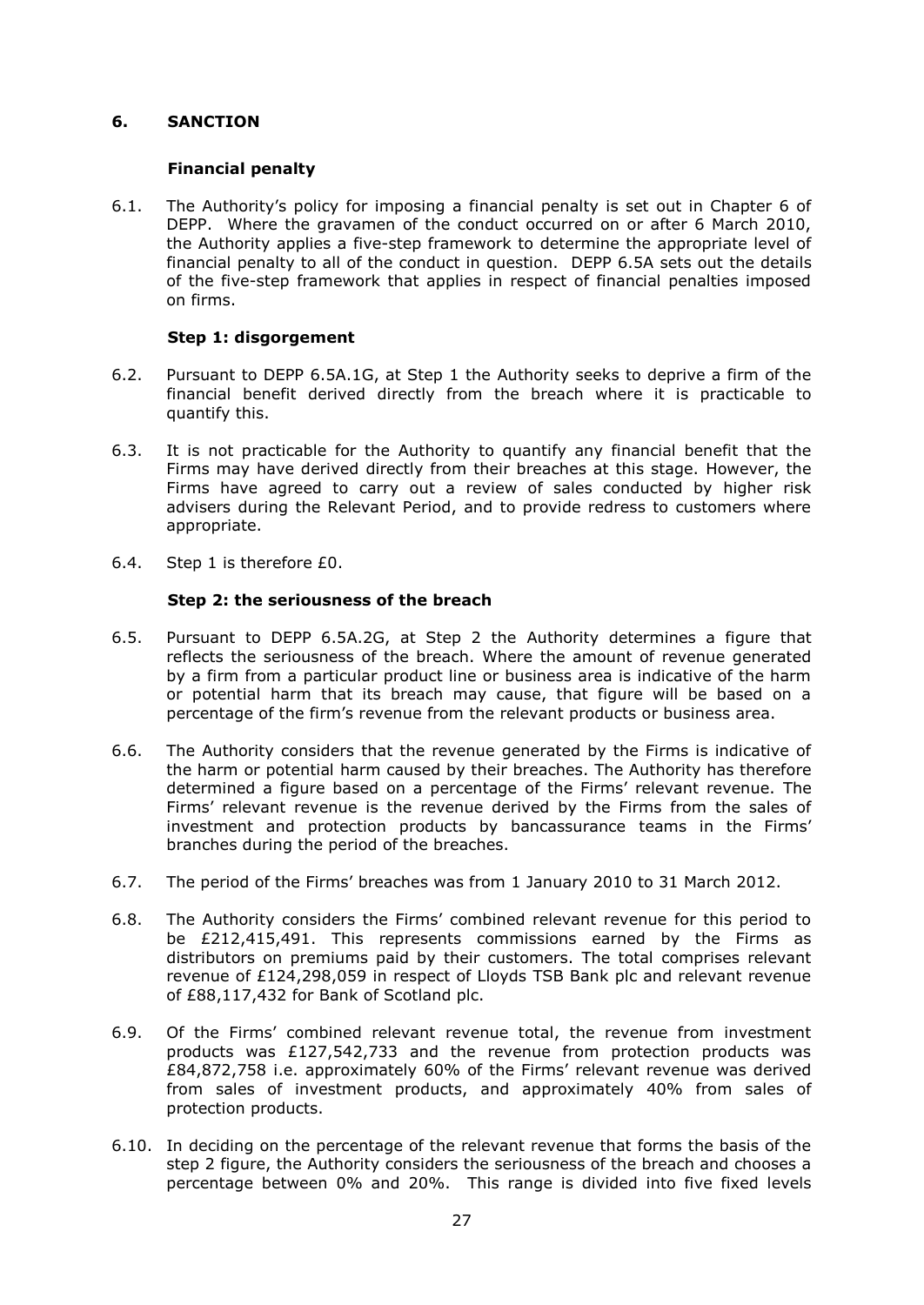which represent, on a sliding scale, the seriousness of the breach; the more serious the breach, the higher the level. For penalties imposed on firms there are the following five levels:

Level  $1 - 0%$ Level 2 – 5% Level 3 – 10% Level 4 – 15% Level 5 – 20%

- 6.11. In assessing the seriousness level, the Authority takes into account various factors which reflect the impact and nature of the breach, and whether it was committed deliberately or recklessly. DEPP 6.5A.2G(11) lists factors likely to be considered 'level 4 or 5 factors'. Of these, the Authority considers the following factors to be relevant:
	- (1) the breaches revealed serious weaknesses in the Firms' management systems and controls over a key strategic area of the Firms' business; and
	- (2) the breaches caused a significant risk of loss to customers.
- 6.12. The Authority also considers that the following factors are relevant:
	- (1) the Firms are leading providers of protection and investment products to retail customers in the UK. LTSB advisers sold over 630,000 products to over 399,000 customers during the Relevant Period. During the same period Halifax advisers sold over 380,000 products to over 239,000 customers and BOS advisers sold over 84,000 products to over 54,000 customers;
	- (2) the risk to customers was lower in relation to sales of investment products given that:
		- (a) sales advisers were incentivised to prioritise the sale of protection products over investment products;
		- (b) save for the period January to June 2010 for Halifax and BOS, the Firms conducted more extensive monitoring over sales of investment products which they generally viewed as higher risk (albeit that the increased risk arising from the incentive schemes was not the focus of this monitoring);
	- (3) following feedback from the Authority's thematic review, between October 2011 and the end of the Relevant Period, the Firms made substantial improvements to their systems and controls over advisers, which served to reduce the risk to customers. These improvements included:
		- (a) from October 2011 the introduction of exceptional performance monitoring for Halifax and BOS advisers;
		- (b) from November 2011 a further increase in the maximum risk gateway score for Advice Fails from 40 to 60;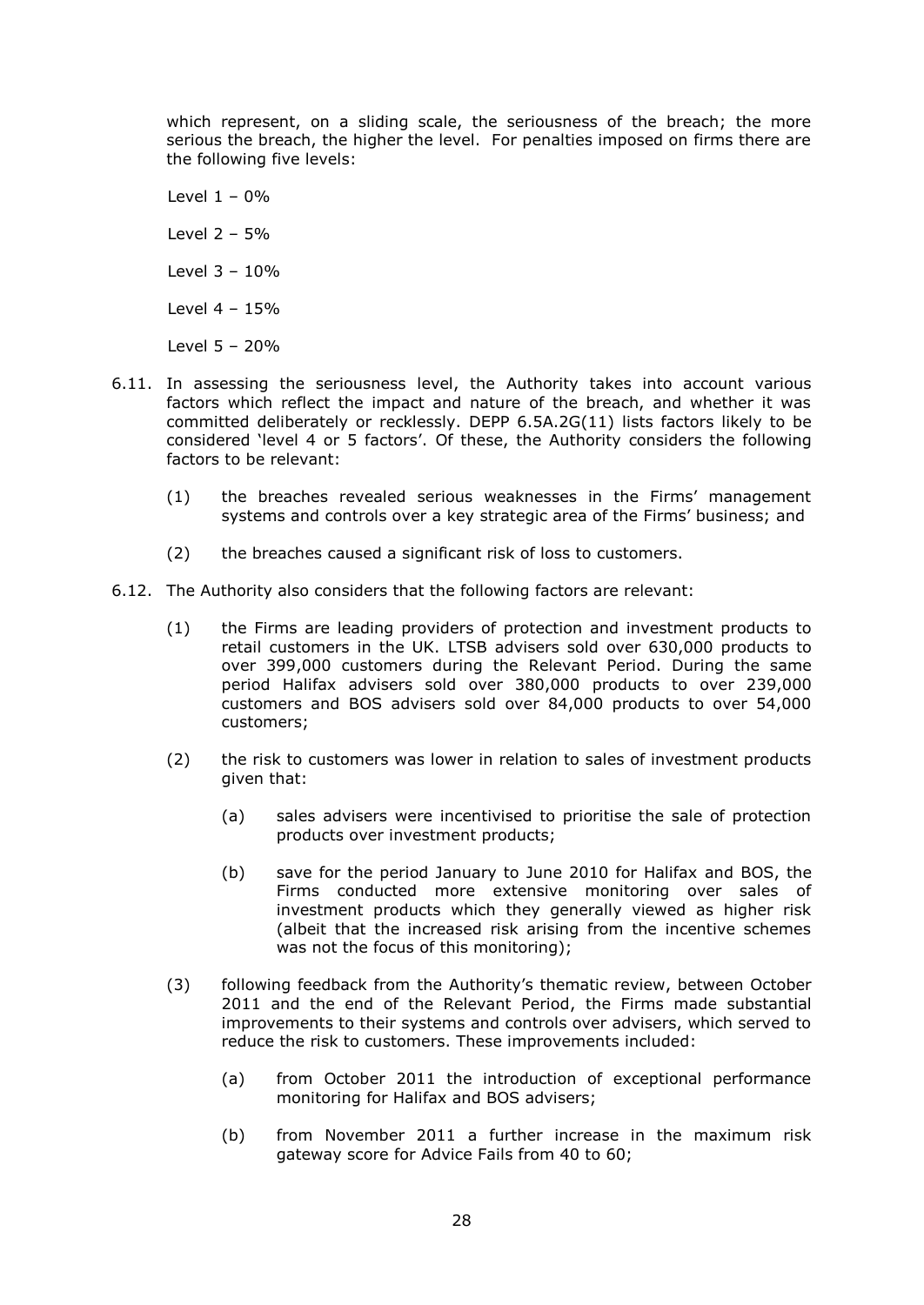- (c) from November 2011 the removal of the ability for advisers to be promoted or demoted by more than one salary tier at a time;
- (d) by the end of February 2012 the removal of automatic demotion completely; and
- (4) the Authority's investigation focused on the Firms' systems and controls over the financial incentives that they gave to advisers: the Authority makes no findings in this Final Notice regarding the adequacy of the Firms' wider systems and controls over investment and protection product sales.
- 6.13. Taking all of these factors into account, the Authority considers the seriousness of the breach to be level 4 and so the Step 2 figure is 15% of £124,298,059 for Lloyds TSB Bank plc, plus 15% of £88,117,432 for Bank of Scotland plc.
- 6.14. The combined Step 2 figure for the Firms is therefore £18,644,708.85 for Lloyds TSB Bank plc, plus £13,217,614.80 for Bank of Scotland plc i.e. **£31,862,323.65**.

# **Step 3: mitigating and aggravating factors**

- 6.15. Pursuant to DEPP 6.5A.3G, at Step 3 the Authority may increase or decrease the amount of the financial penalty arrived at after Step 2, but not including any amount to be disgorged as set out in Step 1, to take into account factors which aggravate or mitigate the breach.
- 6.16. The Authority considers that the following factors aggravate the breach:
	- (1) the Authority has for many years been warning firms of need to manage and control risks to customers arising from financial incentives given to sales staff, in particular in publications relating to the Authority's work on Treating Customers Fairly and payment protection insurance, including:
		- (a) 'Treating customers fairly building on progress' (July 2005);
		- (b) 'The sale of payment protection insurance results of thematic work' (November 2005);
		- (c) 'The sale of critical illness cover: results of thematic work' (May 2006);
		- (d) 'Treating customers fairly culture' (July 2007);
		- (e) Liverpool Victoria Banking Services Final Notice (July 2008);
		- (f) Alliance & Leicester Final Notice (October 2008);
	- (2) many of the Firms' failings were discovered in the course of an Authority thematic review of risks to customers from financial incentives: were it not for the Authority's intervention the breach would have continued for a longer period, exposing more customers to risk of loss;
	- (3) in relation to the previous disciplinary record and general compliance history of the Firms:
		- (a) in September 2003, the Authority fined Lloyds TSB Bank plc £1.9 million for its conduct in selling high income bonds, which also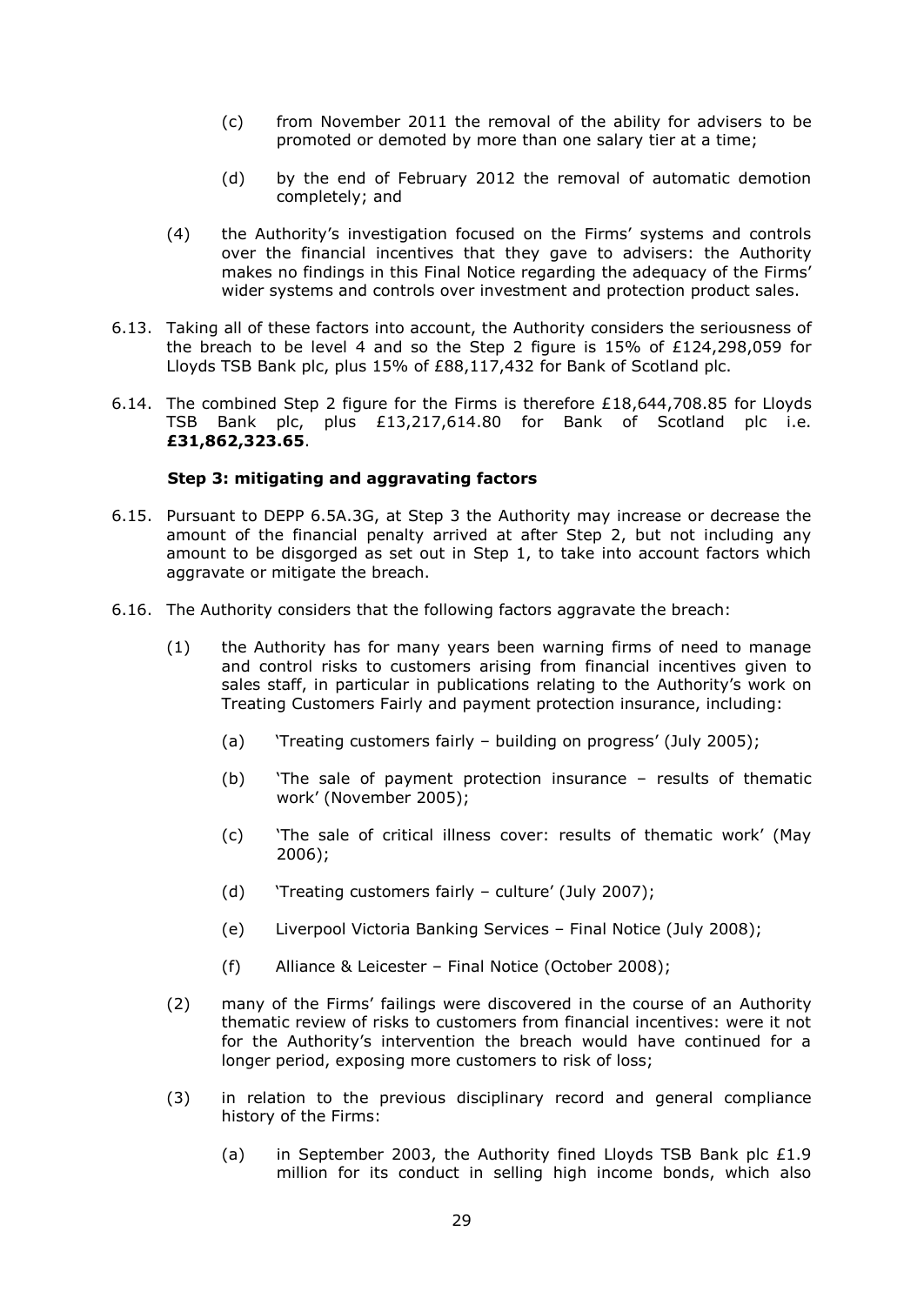resulted in it paying over £98 million in redress to customers. The Authority found that sales advisers in the firm's branch network were put under general pressure to meet targets, and that its failure to implement sufficiently rigorous controls over this contributed to unsuitable sales;

- (b) Bank of Scotland plc has recently been the subject of disciplinary action by the Authority on a number of occasions:
	- (i) in May 2011, the Authority fined the firm £3.5 million in relation to its handling of complaints relating to retail investments;
	- (ii) in March 2012, the Authority imposed a public censure on the firm in relation to the management and control of its corporate lending;
	- (iii) in October 2012, the Authority fined the firm £4.2 million in relation to incorrect mortgage terms and conditions that it gave to standard variable rate customers;
- (c) in February 2013, the Authority fined Lloyds TSB Bank plc, Lloyds TSB Scotland plc and Bank of Scotland plc £4.3 million for their failure to pay redress promptly to PPI complainants; and
- (d) Lloyds Banking Group plc's provision for compensating customers who were mis-sold PPI was £6.325 billion as at the third quarter of 2013.
- 6.17. The Authority considers that the following factors mitigate the breaches:
	- (1) from the end of the Relevant Period the Firms continued to make changes to their advisers' financial incentives and improvements to their systems and controls, beyond those referred to in paragraph 6.12(3) above. The Firms now have in place a more robust governance and internal control framework that is specifically focused on mitigating any adverse impact on adviser behaviour;
	- (2) the Firms are in the course of carrying out a past business review of sales conducted by higher risk sales advisers during the Relevant Period, and will provide redress to customers where appropriate. This will:
		- (a) involve a review of sales files of advisers who worked in LTSB, Halifax and BOS branches during the Relevant Period, to identify potential sales quality issues;
		- (b) initially focus on sales conducted by the highest risk advisers, determined by analysing adviser behaviours by reference to the higher risk features of the incentive schemes described in this Final Notice;
		- (c) where potential sales quality issues are identified, the Firms will contact customers by telephone and/or letter to discuss the manner in which advisers sold them products and their suitability. Customers do not need to take any action as any customers identified by the review will be contacted by the Firms; and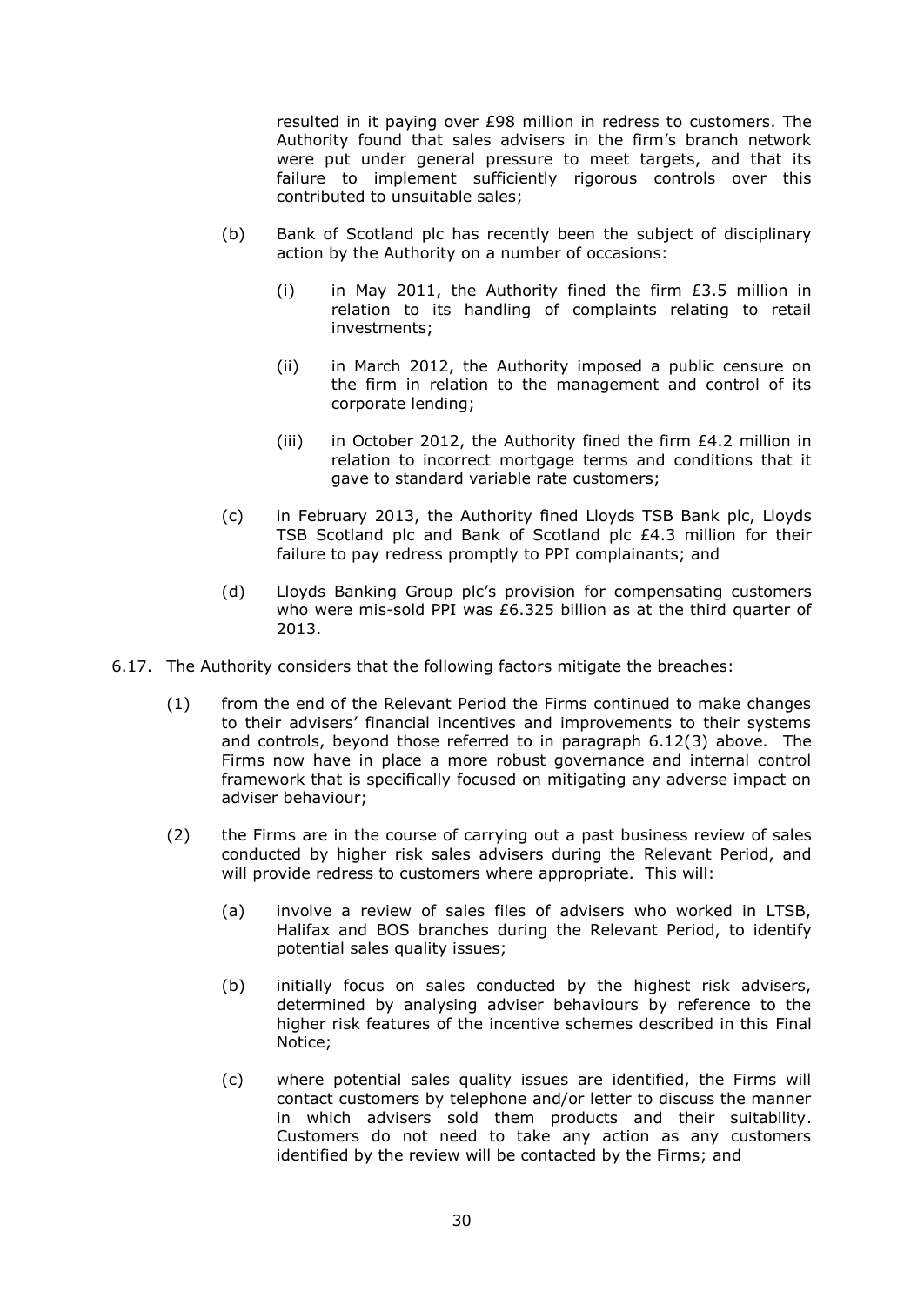- (3) the Firms have co-operated with the Authority during its investigation.
- 6.18. Having taken into account these aggravating and mitigating factors, the Authority considers that the Step 2 figure should be increased by 10%.
- 6.19. Step 3 is therefore £20,509,179.735 for Lloyds TSB Bank plc, plus £14,539,376.28 for Bank of Scotland plc i.e. **£35,048,556.015**.

## **Step 4: adjustment for deterrence**

- 6.20. The Authority considers that the Step 3 figure represents a sufficient deterrent to the Firm and others, and so has not increased the penalty at Step 4.
- 6.21. Step 4 is therefore **£35,048,556.015.**

## **Step 5: settlement discount**

- 6.22. Pursuant to DEPP 6.5A.5G, if the Authority and the firm on whom a penalty is to be imposed agree the amount of the financial penalty and other terms, DEPP 6.7 provides that the amount of the financial penalty which might otherwise have been payable will be reduced to reflect the stage at which the Authority and the firm reached agreement.
- 6.23. The Authority and the Firms reached agreement at Stage 2 and so a 20% discount applies to the Step 4 figure.
- 6.24. Step 5 is therefore £16,407,343.788 for Lloyds TSB Bank plc and £11,631,501.024 for Bank of Scotland plc i.e. **£28,038,844.812**.

#### **Conclusion on financial penalty**

6.25. The Authority therefore imposes a combined financial penalty of **£28,038,800** on the Firms for breaching Principle 3*.* 

# **7. PROCEDURAL MATTERS**

#### **Decision maker**

- 7.1. The decision which gave rise to the obligation to give this Final Notice was made by the Settlement Decision Makers.
- 7.2. This Final Notice is given under, and in accordance with, section 390 of the Act.

# **Manner of and time for Payment**

7.3. The financial penalty must be paid in full by the Firms to the Authority by no later than 24 December 2013, 14 days from the date of the Final Notice.

# **If the financial penalty is not paid**

7.4. If all or any of the financial penalty is outstanding on 25 December 2013, the Authority may recover the outstanding amount as a debt owed by the Firms and due to the Authority.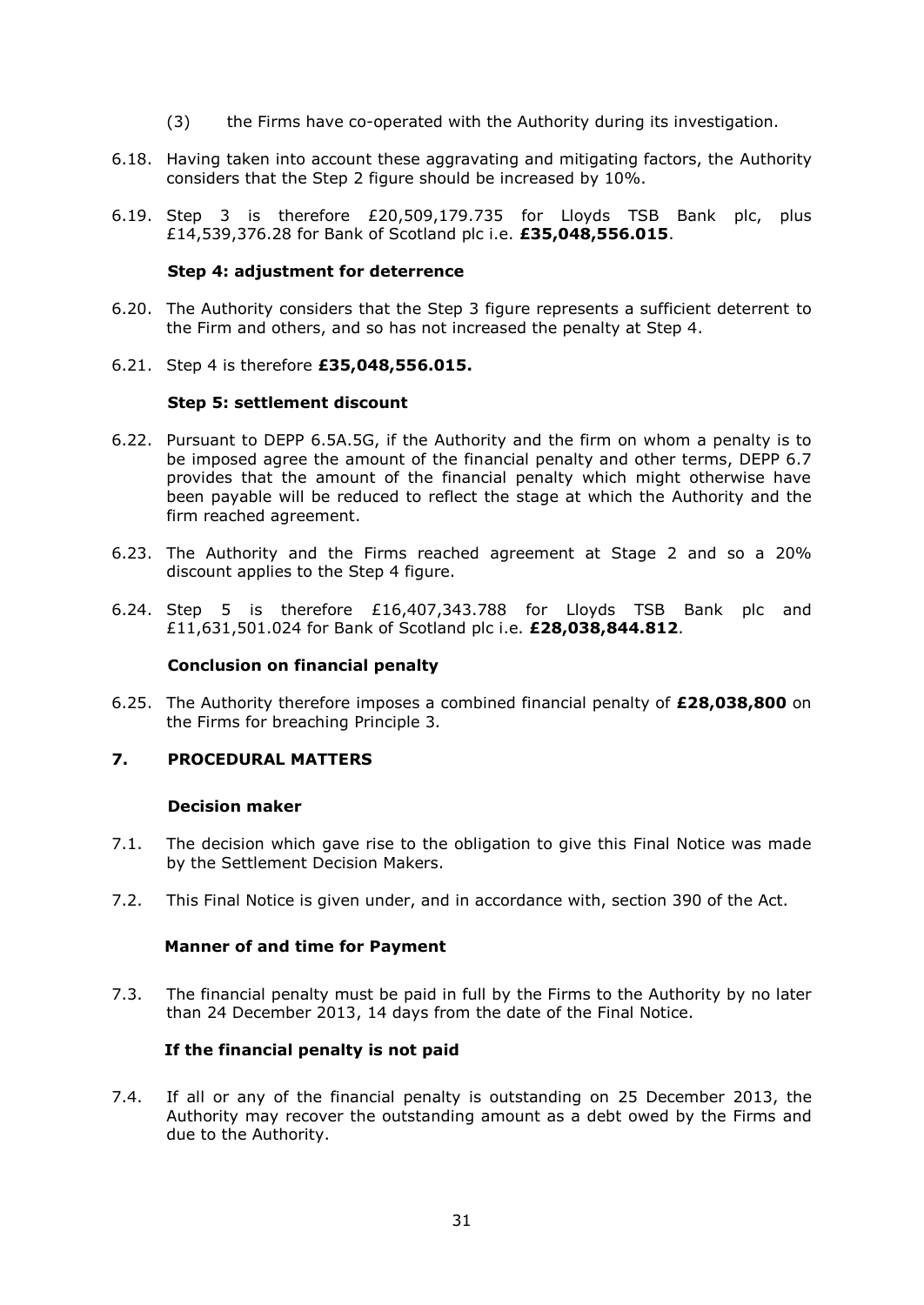# **Publicity**

- 7.5. Sections 391(4), 391(6) and 391(7) of the Act apply to the publication of information about the matter to which this Final Notice relates. Under those provisions, the Authority must publish such information about the matter to which this Final Notice relates as the Authority considers appropriate. The information may be published in such manner as the Authority considers appropriate. However, the Authority may not publish information if such publication would, in the opinion of the Authority, be unfair to the Firms or prejudicial to the interests of consumers or detrimental to the stability of the UK financial system.
- 7.6. The Authority intends to publish such information about the matter to which this Final Notice relates as it considers appropriate.

# **Authority contacts**

7.7. For more information concerning this matter generally, contact Andrew Wigston (direct line: 020 7066 6286 /fax: 020 7066 6287) of the Enforcement and Financial Crime Division of the Authority.

**………………………………………………………**

**Jamie Symington Financial Conduct Authority, Enforcement and Financial Crime Division**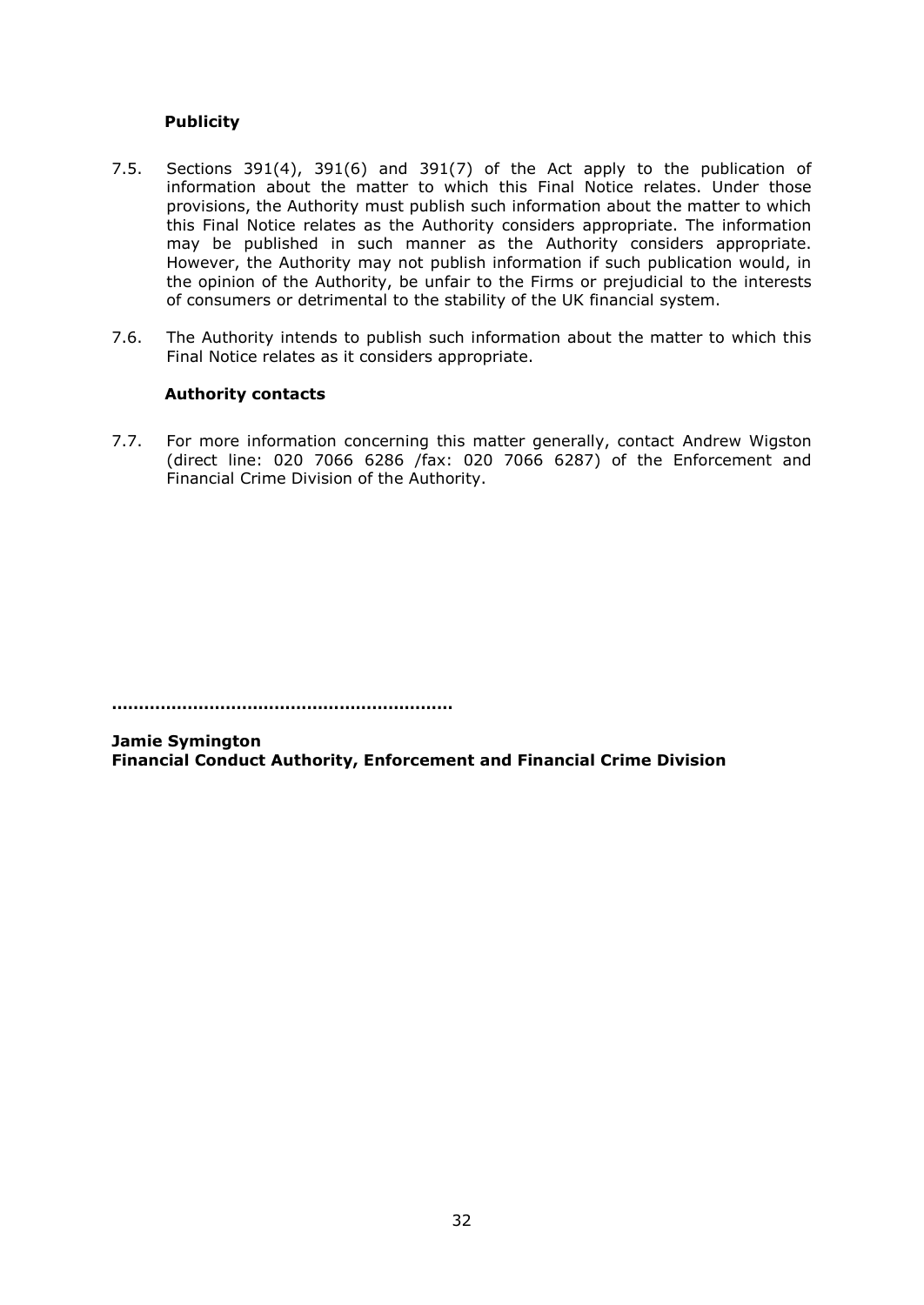# **ANNEX A**

# **1. RELEVANT STATUTORY AND REGULTORY PROVISIONS AND GUIDANCE**

# **Statutory provisions**

- 1.1. Under section 2(2) of the Act, the protection of consumers is one of the Authority's statutory objectives.
- 1.2. Section 206 of the Act provides:

"*If the Authority considers that an authorised person has contravened a requirement imposed on him by or under this Act, it may impose on him a penalty, in respect of the contravention, of such amount as it appears appropriate*."

- 1.3. The Firm is an authorised person for the purposes of section 206 of the Act. The requirements imposed on an authorised person include those set out in the Authority's Principles and rules made under section 138 of the Act.
- 1.4. The Authority's rule-making powers are set out in Chapter I of Part X of the Act (Rules and Guidance). The Authority has made rules, in particular those contained in SYSC, COB, COBS and DISP in accordance with its powers and provisions under this part of the Act.

# **The Principles for Businesses**

1.5. Principle 3 states:

*"A firm must take reasonable care to organise and control its affairs responsibly and effectively, with adequate risk management systems."*

# **Authority's Senior Management Arrangements, Systems and Controls (SYSC)**

1.6. SYSC 4.1.1 R (1) states:

"*A firm must have robust governance arrangements, which include a clear organisational structure with well defined, transparent and consistent lines of responsibility, effective processes to identify, manage, monitor and report the risks it is or might be exposed to, and internal control mechanisms, including sound administrative and accounting procedures and effective control and safeguard arrangements for information processing systems*."

1.7. SYSC 4.1.2 R states:

"*For a common platform firm, the arrangements, processes and mechanisms referred to in SYSC 4.1.1 R must be comprehensive and proportionate to the nature, scale and complexity of the common platform firm's activities and must take into account the specific technical criteria described in SYSC 4.1.7 R, SYSC 5.1.7 R and SYSC 7*."

# 1.8. SYSC 4.1.4 R states:

"*A firm (with the exception of a sole trader who does not employ any person who is required to be approved under section 59 of the Act (Approval for particular arrangements)) must, taking into account the nature, scale and complexity of the*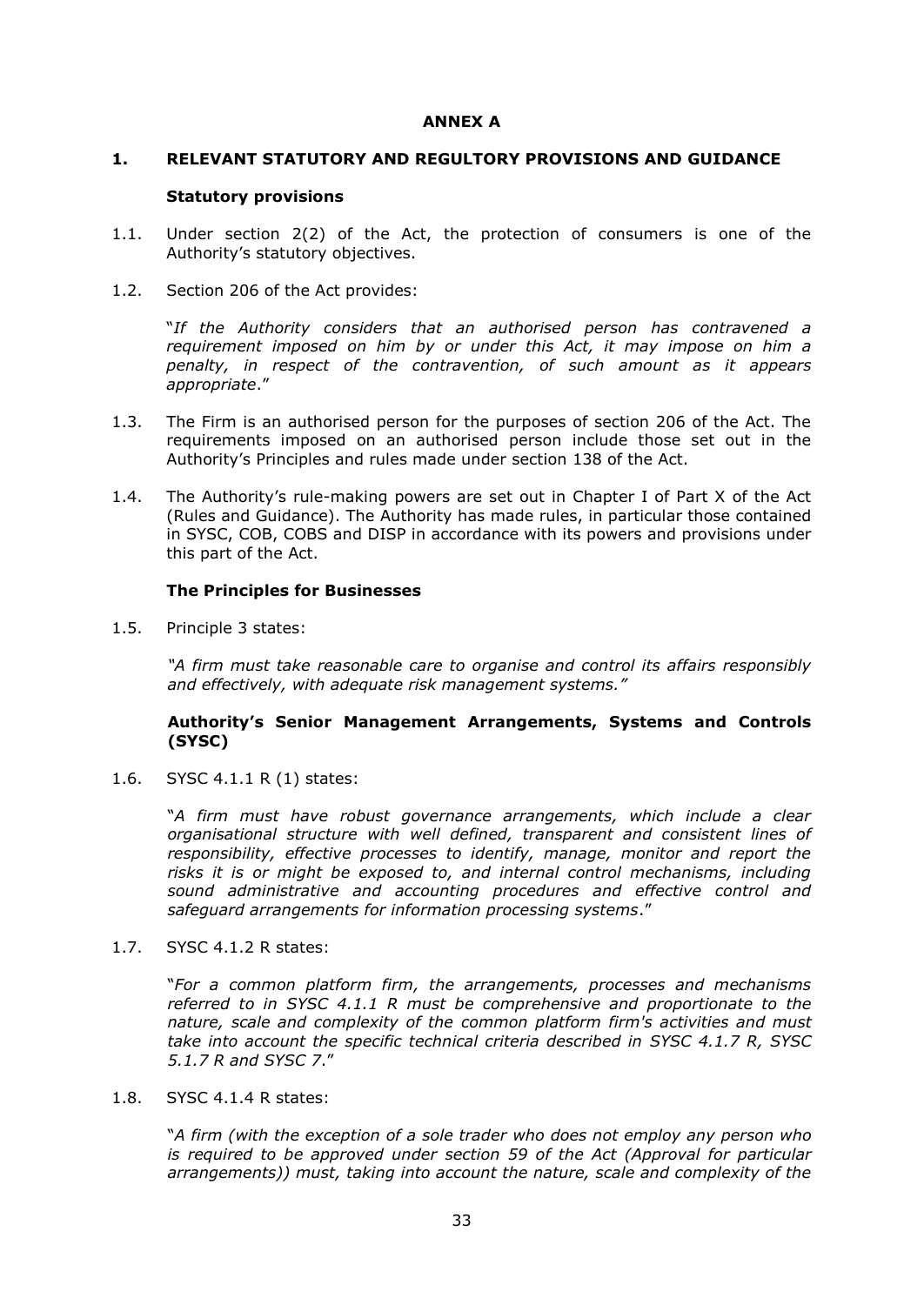*business of the firm, and the nature and range of the (for a common platform firm) investment services and activities or (for every other firm) financial services and activities undertaken in the course of that business:* 

- *(1) (if it is a common platform firm) establish, implement and maintain decision-making procedures and an organisational structure which clearly and in a documented manner specifies reporting lines and allocates functions and responsibilities;*
- *(2) establish, implement and maintain adequate internal control mechanisms designed to secure compliance with decisions and procedures at all levels of the firm; and*
- *(3) (if it is a common platform firm) establish, implement and maintain effective internal reporting and communication of information at all relevant levels of the firm*."
- 1.9. SYSC 4.1.10 R states:

"*A common platform firm must monitor and, on a regular basis, evaluate the adequacy and effectiveness of its systems, internal control mechanisms and arrangements established in accordance with SYSC 4.1.4 R to SYSC 4.1.9 R and take appropriate measures to address any deficiencies*."

1.10. SYSC 5.1.13 R states:

"*The systems, internal control mechanisms and arrangements established by a firm in accordance with this chapter must take into account the nature, scale and complexity of its business and the nature and range of (for a common platform firm) investment services and activities or (for every other firm) financial services and activities undertaken in the course of that business*."

1.11. SYSC 5.1.14 R states:

"*A common platform firm must monitor and, on a regular basis, evaluate the adequacy and effectiveness of its systems, internal control mechanisms and arrangements established in accordance with this chapter, and take appropriate measures to address any deficiencies*."

1.12. SYSC 6.1.1 R states:

"*A firm must establish, implement and maintain adequate policies and procedures sufficient to ensure compliance of the firm including its managers, employees and appointed representatives (or where applicable, tied agents) with its obligations under the regulatory system and for countering the risk that the firm might be used to further financial crime*."

1.13. SYSC 6.1.2 R states:

"*A common platform firm must, taking into account the nature, scale and complexity of its business, and the nature and range of investment services and activities undertaken in the course of that business, establish, implement and maintain adequate policies and procedures designed to detect any risk of failure by the firm to comply with its obligations under the regulatory system, as well as associated risks, and put in place adequate measures and procedures designed to minimise such risks and to enable the Authority to exercise its powers effectively*